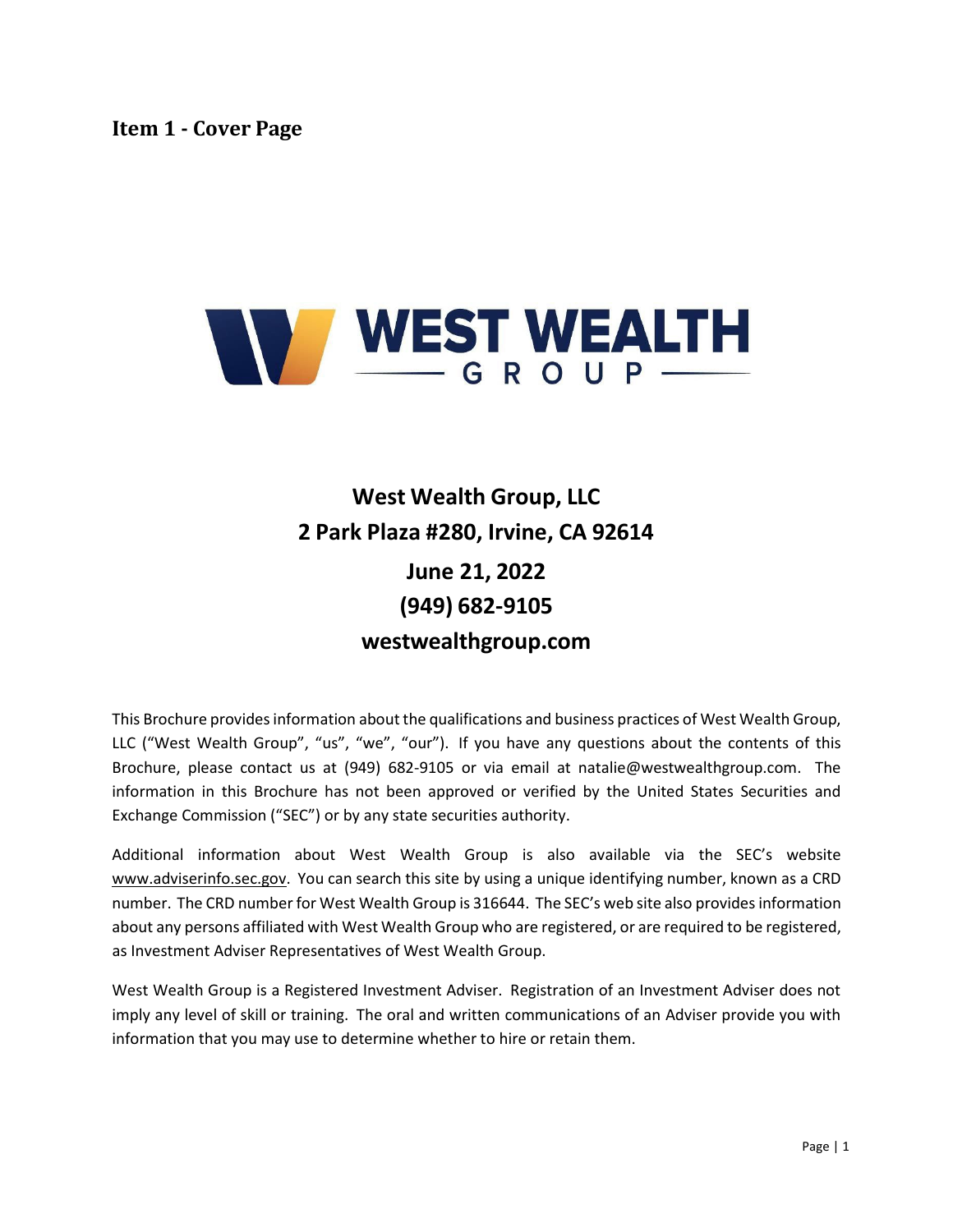# <span id="page-1-0"></span>**Item 2 - Material Changes**

Material changes made throughout the Form ADV Part 2A are listed below:

Item 4 Advisory Services

- Financial planning is included at no additional cost for clients that participate in our Asset Management Services.
- We offer structured notes and private investment vehicles to clients if appropriate based on their risk tolerance and other investment information.
- We now provide sub-advisory services and tax loss harvesting as described under "55ip Sub-Advisory Services."
- We now provide payment of tax preparation and pay for the preparation of certain legal documents as described under "Tax Preparation and Certain Legal Services". This is only for certain clients with more than \$2,000,000 in assets overseen by West Wealth Group.

Item 5 Fees and Compensation

- Financial planning is included at no additional cost for clients that participate in our Asset Management Services.
- Custodial and Trading Fees are listed.

Item 8 Methods of Analysis, Investment Strategies and Risk of Loss

• Although not suitable for all clients, we do offer private investment vehicles and structured notes for some clients. Risks specific to these investment types are included.

Item 12 Brokerage Practices

- We do not participate in soft dollars but do receive economic and non-economic benefits from our custodian, TD Ameritrade. These are outlined in Item 12.
- We do not permit directed brokerage and do not receive client referrals from the qualified custodian we recommend.

Item 14 Client Referrals and Other Compensation

- We offer a \$50 donation to a charity of the client's choice for new client referrals, whether or not the referral becomes a client.
- We participate in an advertising and referral program with Dave Ramsey's SmartVestor program. Details are provided.

Item 15 Custody

• We are deemed to have custody of client accounts due to a client's ability to have a standing letter of authorization allowing wire transfers to other third-parties. Additional details are provided.

To request a complete copy of our Form ADV Part 2A Brochure at any time, without charge, contact [natalie@westwealthgroup.com or your financial professional.](mailto:natalie@westwealthgroup.com%20or%20your%20financial%20professional.)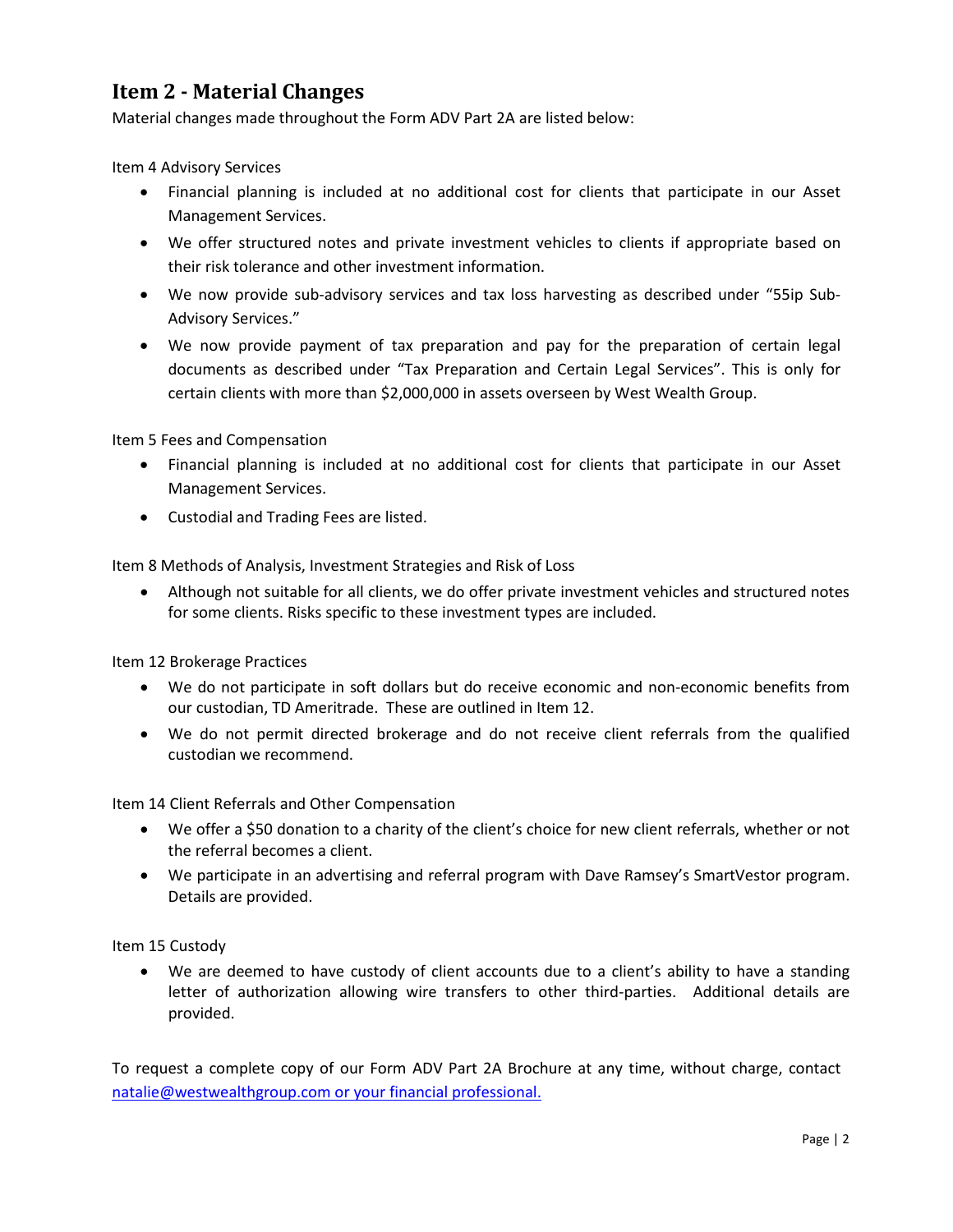<span id="page-2-0"></span>

| Item 11 - Code of Ethics, Participation or Interest in Client Accounts and Personal Trading21 |
|-----------------------------------------------------------------------------------------------|
|                                                                                               |
|                                                                                               |
|                                                                                               |
|                                                                                               |
|                                                                                               |
|                                                                                               |
|                                                                                               |
|                                                                                               |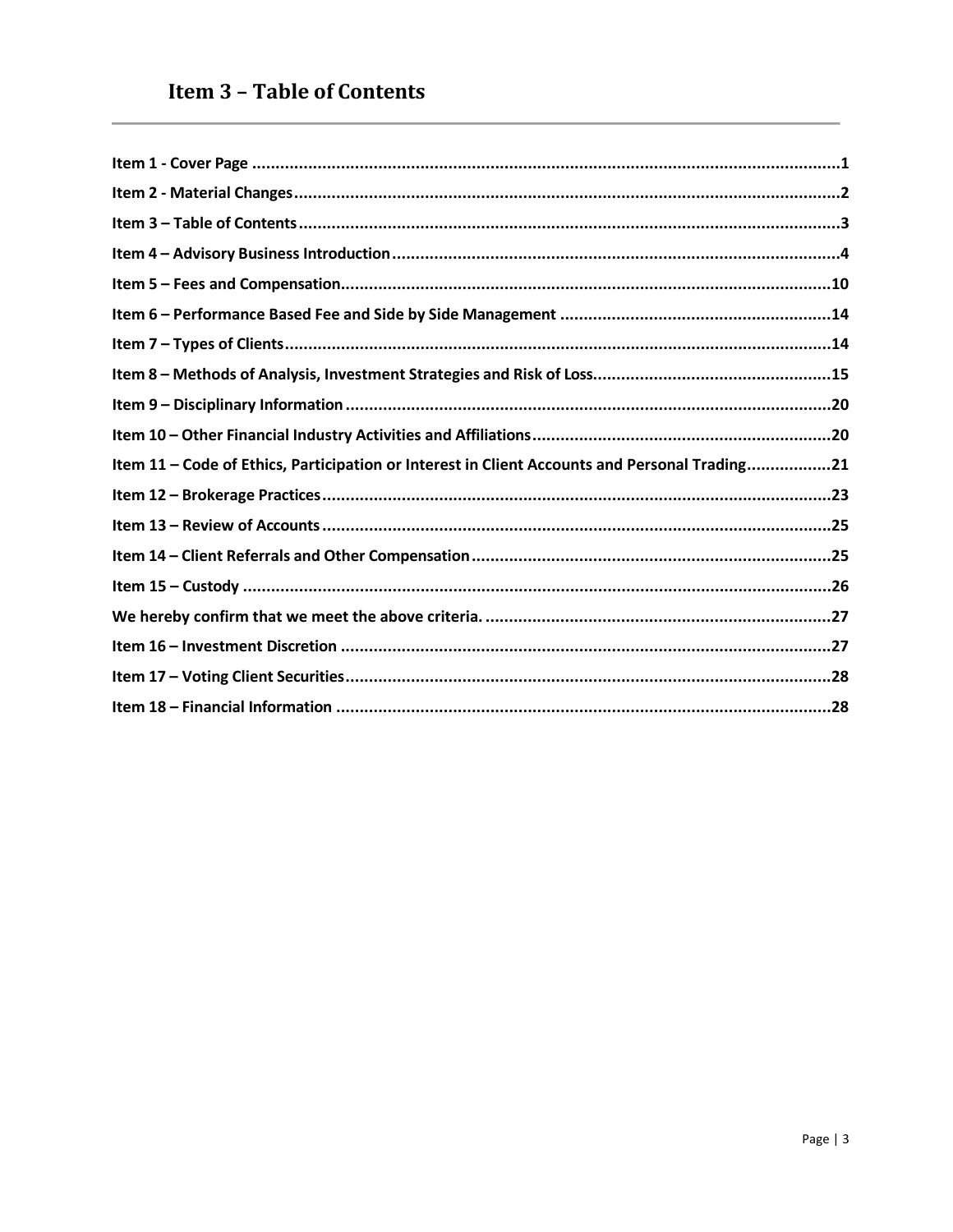### <span id="page-3-0"></span>**Our Advisory Business**

West Wealth Group, LLC, DBA BML Wealth Management, and DBA Ensemble Wealth Management ("West Wealth Group", "us", "we", "our") is a registered investment adviser with the Securities and Exchange Commission ("SEC"). The Adviser was founded in 2021 by the principal owners Brian Levy and Michael Clark, CFP®.

### **Services**

West Wealth Group offers asset management and financial planning services, with an emphasis on building portfolios designed to meet the needs of our clients. Our focus is on helping you develop and execute plans that are designed to build and preserve your wealth. We are available during normal business hours either by telephone, email, or in person by appointment to answer your questions.

#### **Asset Management Services**

As part of the active asset management process we will meet with you to discuss your financial circumstances, investment goals and objectives, and to determine your risk tolerance. We will ask you to provide statements summarizing current investments, income and other earnings, recent tax returns, retirement plan information, other assets and liabilities, wills and trusts, insurance policies, and other pertinent information.

Based on the information you share with us, we will analyze your situation and tailor a portfolio with appropriate asset allocations and investment strategies utilizing models developed by Third-Party Asset Managers, which include but are not necessarily limited to Blackrock Investment Management, LLC. Our recommendations and ongoing management are based upon your investment goals, objectives and risk tolerance. We will monitor the account, trade as necessary, and communicate regularly with you.

We will work with you on an ongoing basis to evaluate your asset allocation as well as rebalance your portfolio to keep it in line with your goals as necessary. We will be reasonably available to help you with questions about your account.

*Please note that pursuant to the investment advisory agreement you are obligated to notify us promptly when your financial situation, goals, objectives, or needs change.*

You shall have the ability to impose reasonable restrictions on the management of your account, including the ability to instruct us not to purchase certain mutual funds, stocks or other securities. These restrictions may be a specific company security, industry sector, asset class, or any other restriction you request. We have the right to refuse your restrictions if we feel they are too burdensome to adequately manage your account.

We typically recommend investments in mutual funds and exchange-traded funds ("ETFs") but if other investment types meet your investment objectives and risk tolerance, we could also recommend investments in individual stocks and bonds, other fixed income investments, alternative asset classes or investments, real estate investment trusts (REITs), private equity investments, fixed and variable annuities,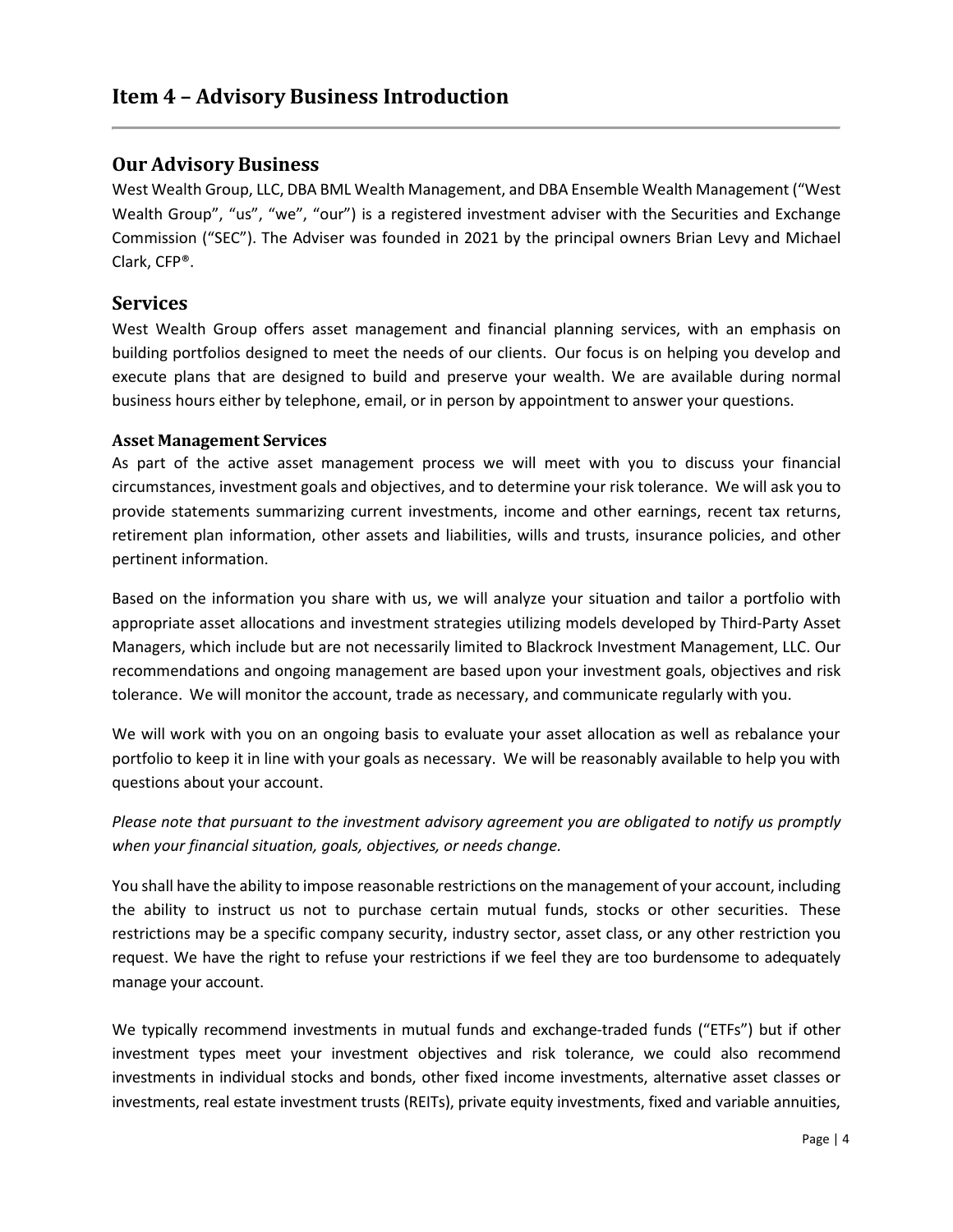and structured products. If you currently own these or other investment types, we will review them during our initial meetings with you and will take them into account during the implementation of your selected investment strategy.

Under certain conditions, securities from outside accounts may be transferred into your advisory account; however, we may recommend that you sell any security if we believe that it is not suitable for the current recommended investment strategy. Additionally, trading may be required to meet initial allocation targets, after substantial cash deposits that require investment allocation, and/or after a request for a withdrawal that requires liquidation of a position.

Periodically, your account may need to be rebalanced or reallocated in order to reestablish the targeted percentages of your initial asset allocation. This rebalancing or reallocation will occur as required or pursuant to the schedule we have determined together.

You will be responsible for all tax consequences resulting from the sale of any security, rebalancing or reallocation of the account. You are responsible for any taxable events in these instances. We are not tax professionals and do not give tax advice. However, at your request we will work with your tax professionals to assist you with tax planning.

You will be notified of any purchases or sales through trade confirmations and statements that are provided by the custodian. These statements list the total value of the account, itemize all transaction activity, and list the types, amounts, and total value of securities held. You will at all times maintain full and complete ownership rights to all assets held in your account, including the right to withdraw securities or cash, proxy voting and receiving transaction confirmations.

#### **Model Portfolios**

We subscribe to the trading signals for the following models developed by a Third-Party Asset Manager. A description of these models may be found in the ADV Part 2A for the Third-Party Asset Manager.

- Target Allocation ESG ETF
- Target Allocation Smart Beta ETF
- Target Allocation with SMAs
- Target Allocation with SMAs Muni
- Target Allocation ETF Multi-Manager
- Target Allocation ETF Multi-Manager
- Long Horizon ETF
- Long Horizon Mutual Fund
- Target Income ETF
- Target Income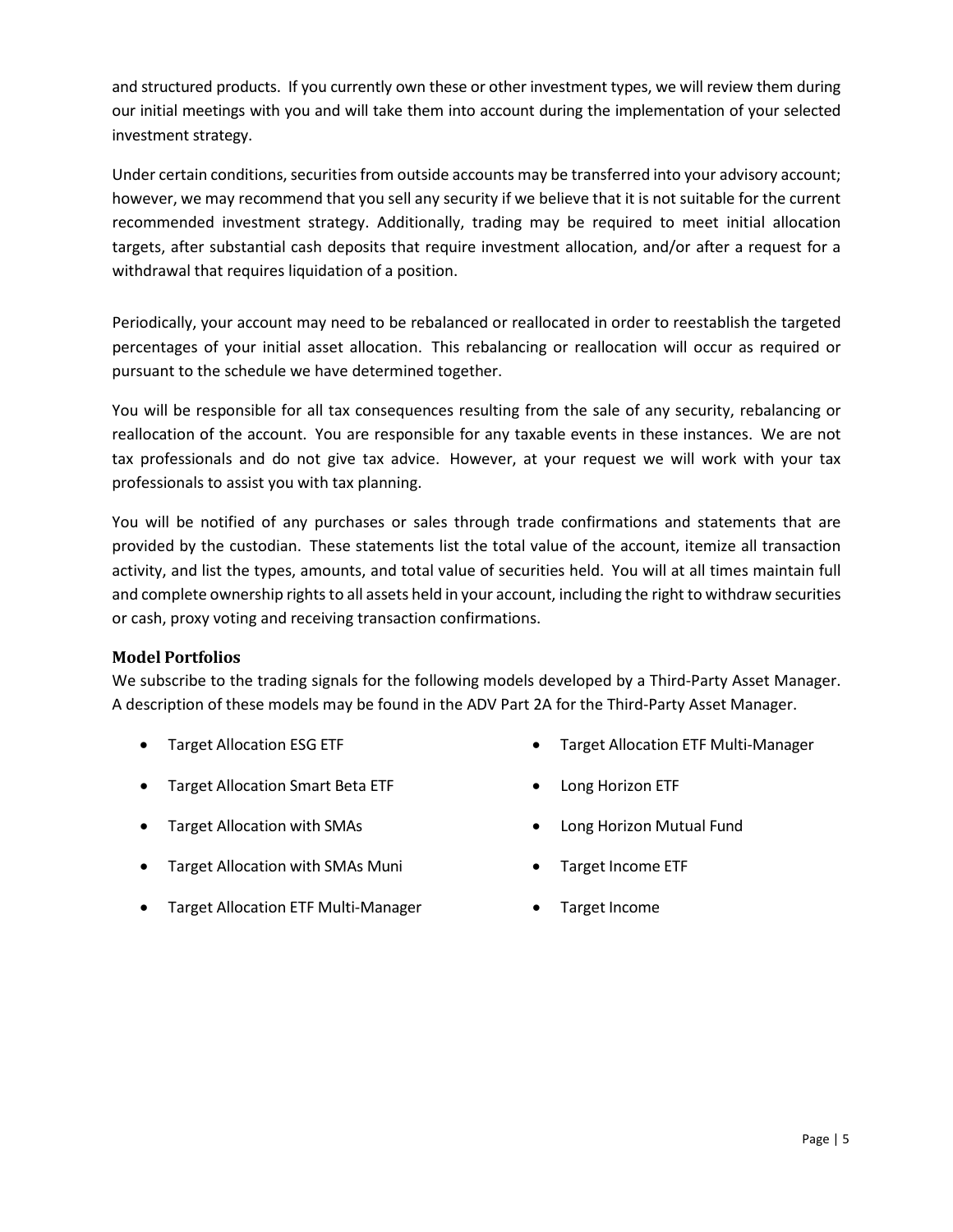#### *55ip Sub-Advisory Services*

West Wealth Group has entered into a sub-advisory agreement with 55I, LLC ("55ip") to provide certain sub-advisory services to our clients. These services include providing access to 55ip's proprietary online platform and to certain BlackRock model portfolios comprised of mutual fund and exchange-traded fund products, tax-efficient strategy recommendations and trading for tax-loss harvesting and tax transition for certain non-qualified accounts, and trade execution for certain mutual fund and exchange-traded fund products.

There is no additional fee charged to you for the use of these services by 55ip or by West Wealth Group. To provide these services at no additional charge to you, we must maintain a certain amount of assets invested in BlackRock mutual funds and ETFs. This creates a conflict of interest because we may recommend BlackRock products that are not in your best interest in an effort to maintain receipt of these services at no cost. In all cases, however, we strive to recommend only products and services that we believe are in your best interest.

All qualified and non-qualified accounts must be at least \$50,000 in managed market value on the day of account opening. Managed market value includes all non-restricted positions and cash.

Eligible Securities for 55ip Sub-Advisory Services include cash, daily traded mutual funds, exchange-traded funds and stocks. Accounts sub-advised by 55ip will be rebalanced and reviewed for tax loss harvesting opportunities according to the schedule provided by the model provider. New account submissions are generally traded the next business day on a best-efforts basis.

Accounts subscribed to investment models that include mutual funds may be subject to short-term redemption fees imposed by custodians and/or the mutual fund sponsor. Neither 55ip nor West Wealth Group are responsible for these short-term redemption fees. They will be the responsibility of the client.

We may have access to certain models offered by BlackRock without the use of their 55ip Sub-Advisory Services.

#### **Financial Planning**

Financial planning is included at no additional cost for clients that participate in our Asset Management Services.

Fee based financial planning is a comprehensive relationship which incorporates many different aspects of your financial status into an overall plan that meets your goals and objectives. The financial planning relationship consists of face-to-face or virtual meetings and ad hoc meetings with you and/or your other advisors (attorneys, accountants, etc.) as necessary.

In performing financial planning services, we typically examine and analyze your overall financialsituation, which may include issues such as taxes, insurance needs, overall debt, credit, business planning, retirement savings and reviewing your current investment program. Ourservices may focus on all or only one of these areas depending upon the scope of our engagement with you.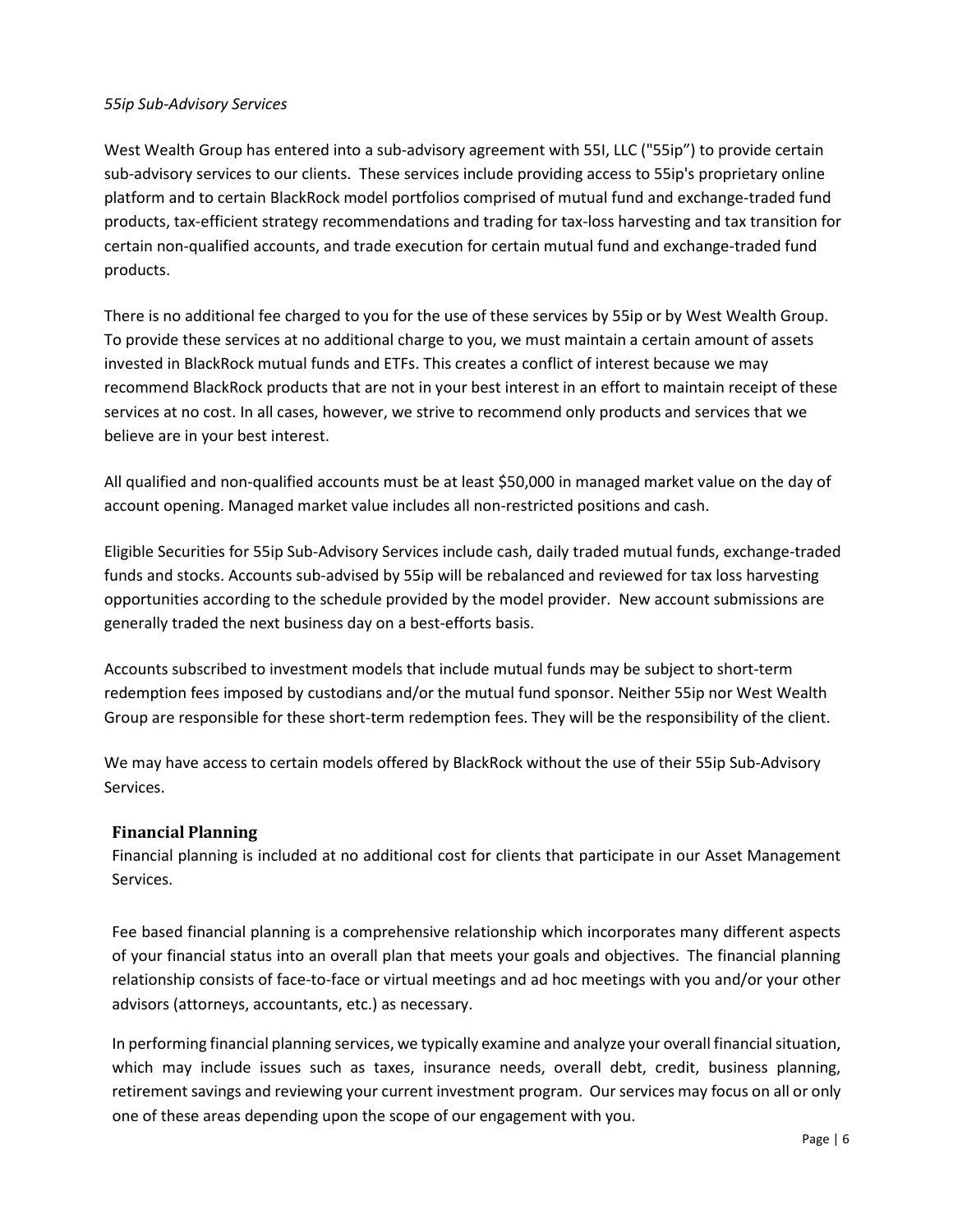It is essential that you provide the information and documentation we request regarding your income, investments, taxes, insurance, estate plan, etc. We will discuss your investment objectives, needs and goals, but you are obligated to inform us of any changes. We do not verify any information obtained from you, your attorney, accountant or other professionals.

If you engage us to perform these services, you will receive a written agreement detailing the services, fees, terms and conditions of the relationship. You will also receive this Brochure. You are under no obligation to implement recommendations through us. You may implement your financial plan through any financial organization of your choice.

We obtain information from a wide variety of publicly available sources. We do not have any inside private information about any investments that are recommended. All recommendations developed by us are based upon our professional judgment. We cannot guarantee the results of any of our recommendations. Choosing which advice to follow is your decision.

If you decide to implement our recommendations, we will help you open a custodial account(s). The funds in your account will generally be held in a separate account, in your name, at an independent custodian, and not with us. We recommend using TD Ameritrade.

### **ERISA Fiduciary**

Both parties acknowledge that if the Account is subject to the Employee Retirement Income Security Act of 1974, as amended (ERISA), the following provisions will apply:

- The Adviser acknowledges that it is a "fiduciary" with respect to the Client as that term is defined under Section 3(21)(A) of ERISA.
- The person signing this Agreement on behalf of the Client acknowledges its status as a "named fiduciary" with respect to the control and management of the assets held in the Account, and agrees to notify the Adviser promptly of any change in the identity of the named fiduciary with respect to the Account;
- The Adviser agrees to obtain and maintain an ERISA bond satisfying the requirements of Section 412 of ERISA and include The Adviser and its members, agents and employees among those insured under that bond unless provided by the Plan.

When delivering ERISA fiduciary services, we will perform those services for the retirement plan as a fiduciary and will act in good faith and with the degree of diligence, care and skill that a prudent person rendering similar services would exercise under similar circumstances. In our capacity as a 3(21) plan fiduciary, we will conduct research to determine appropriate investment selections and allocations and to project potential ranges of returns and market values over various time periods and using various cash flows to assist the plan sponsor in determining the appropriate model(s)investment(s) for the retirement plan.

Under this arrangement the Adviser is appointed by the plan sponsor or trustee to determine a recommended lineup of investments to be included in the Plan. These recommendations are presented to the Plan Sponsor, who has the ultimate responsibility to accept or reject the recommendation. The Adviser will not have any further responsibility to communicate instructions to any third-party, including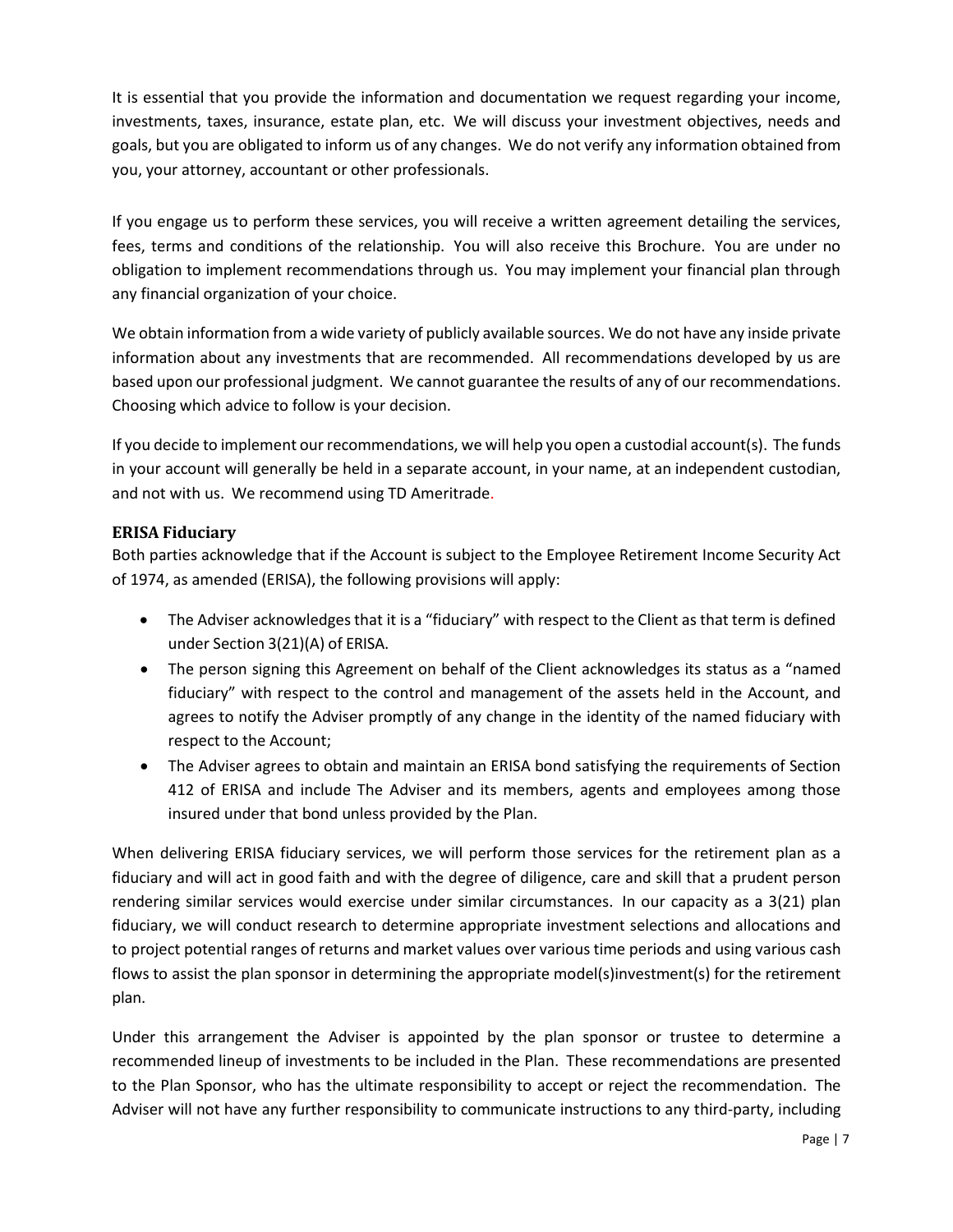the custodian, and/or third-party administrator. The Adviser will/will not communicate directly with the recordkeeper regarding administrative and recordkeeping matters arising under the Adviser's investment advisory agreement with the Plan Sponsor, or more generally about the recordkeeper's services to the *Plan.*

The Adviser offers the following 3(21) services:

- Plan design and asset selection consultation
- Review plan sponsor's stated financial criteria for each investment option
- Quarterly portfolio statements, rate of return reports, asset allocation statements
- Provide investment research and performance information on investment options
- Investment option replacement guidance
- Personal consultations with the plan sponsor as necessary
- Develop Plan Investment Committee Charter, as needed
- Fiduciary due diligence assistance
- Attendance at Plan Committee and other meetings
- Annual Fiduciary Plan Review
- Fiduciary education services to Plan Committee
- Participant education, guidance, and enrollment
- Vendor coordination assistance
- Benchmarking services

The Adviser will conduct research to determine appropriate investment selections and allocations and to project potential ranges of returns and market values over various time periods and using various cash flows to assist the Plan Sponsor in determining the appropriate investment options for the retirement plan.

The data used to select the investment options is based on estimated, forward-looking performance of various asset classes and subclasses to create our forward-looking capital markets assumptions (e.g., expected return, expected standard deviation, correlation, etc.). Past performance and the return estimates of the asset classes and the indices that correspond to these asset classes may not be representative of actual future performance. Actual results could differ, based on various factors including the expenses associated with the management of the portfolio, the portfolio's securities versus the securities comprising the various indices and general market conditions. Before a specific investment is selected, other factors such as economic trends, which may influence the choice of investments and risk tolerance, should be considered. The Adviser has the responsibility and authority to recommend the investment line up including evaluating investment managers and mutual fund companies, individual mutual funds, and money market funds which may be retained or replaced. The Plan Sponsor has the responsibility and authority to make the final decision regarding what investments to include and when to add or exclude a specific security.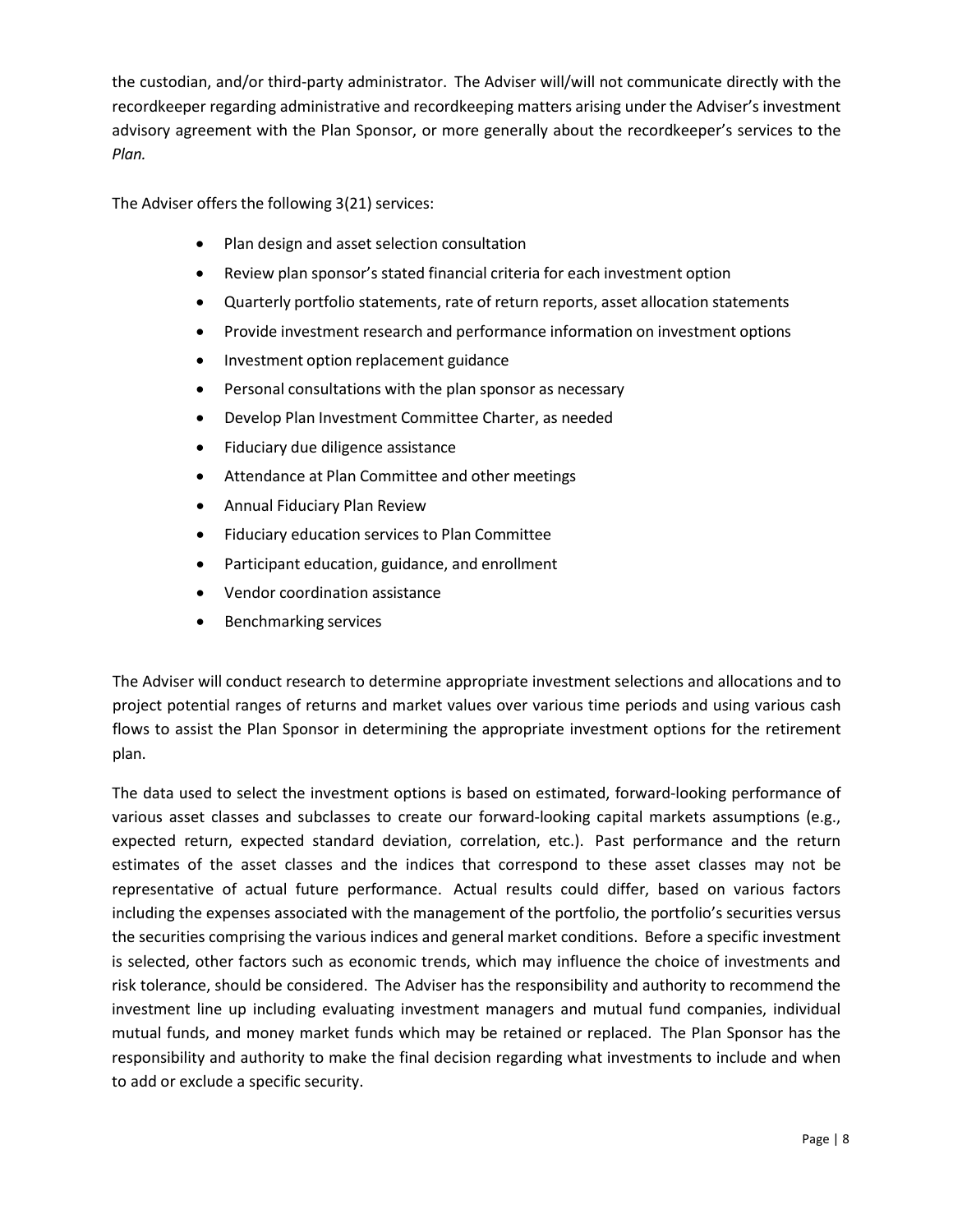The Client confirms that any instructions that have been given to the Adviser with regard to the Account are consistent with the governing plan documents and investment policy statements of the plan.

Except as otherwise provided under ERISA the Adviser shall not be liable for any error of judgment or mistake of law or for any loss suffered by the Client in connection with the matters to which this Agreement relates except a loss resulting from the Adviser's breach of its fiduciary duty, negligence, misconduct or bad faith.

The Adviser is not (i) the "administrator" of the Plan as defined in § 3(16)(A) of ERISA or (ii) the "plan administrator" of the Plan as defined in Section 414(g) of the Internal Revenue Code of 1986, as amended (the "Code").The Adviser is neither a law firm nor a public accounting firm and Adviser will not provide legal or accounting advice.

The Client acknowledges that the services covered by this Agreement are consultative, and give no investment authority ("discretion") or responsibility to the Adviser over any assets of the Plan or Participant regardless of how and where the assets are held. Throughout the term of this Agreement, the Plan or Participant retains full discretion to supervise, manage and direct the assets that may be held with any affiliated or unaffiliated third-party.

The Adviser encourages plan sponsorsto consult with other professional advisorssince we do not provide tax or legal advice that may affect asset classes or allocations. The Adviser will apply any guidelines the client supplies, as directed, however, compliance with these restrictions or guidelines, is the client's responsibility.

#### *Discretionary 3(38) Fiduciary Services*

When a client engages the Adviser to perform "3(38) Fiduciary Services", the Adviser acts as an "investment manager" (as defined in Section 3(38) of ERISA) with respect to the performance of discretionary fiduciary investment services. Under this arrangement the Adviser is appointed by the Plan Sponsor or trustee and accepts discretion over plan assets and assumes full responsibility and liability for fiduciary functions concerning decisions related to the plan assets.

Under this arrangement the Adviser is appointed by the plan sponsor or trustee and accepts discretion over plan assets and assumes full responsibility and liability for fiduciary functions concerning decisions related to the plan assets. The Adviser will review the investment options available to the Plan through documents provided by the Plan Sponsor and notifies the Plan's record-keeper and/or the Plan Sponsor the Adviser's instructions to add, remove and/or replace these specific investment options offered to Plan participants and/or used for administrative purposes under the Plan, according to the criteria set forth in guidelines selected by the Plan Sponsor. The Plan Sponsor retains all authority, responsibility and decision-making for investment options not available on the Plan record-keeper's platform (i.e., "noncore" investment options, such as employer stock, plan loans, self-directed brokerage accounts, frozen guaranteed investment contracts, and life insurance).

The Adviser will retain final decision-making authority with respect to removing and/or replacing investments in the core lineup. The Plan Sponsor will not have responsibility to communicate instructions to any third-party, custodian and/or third-party administrator.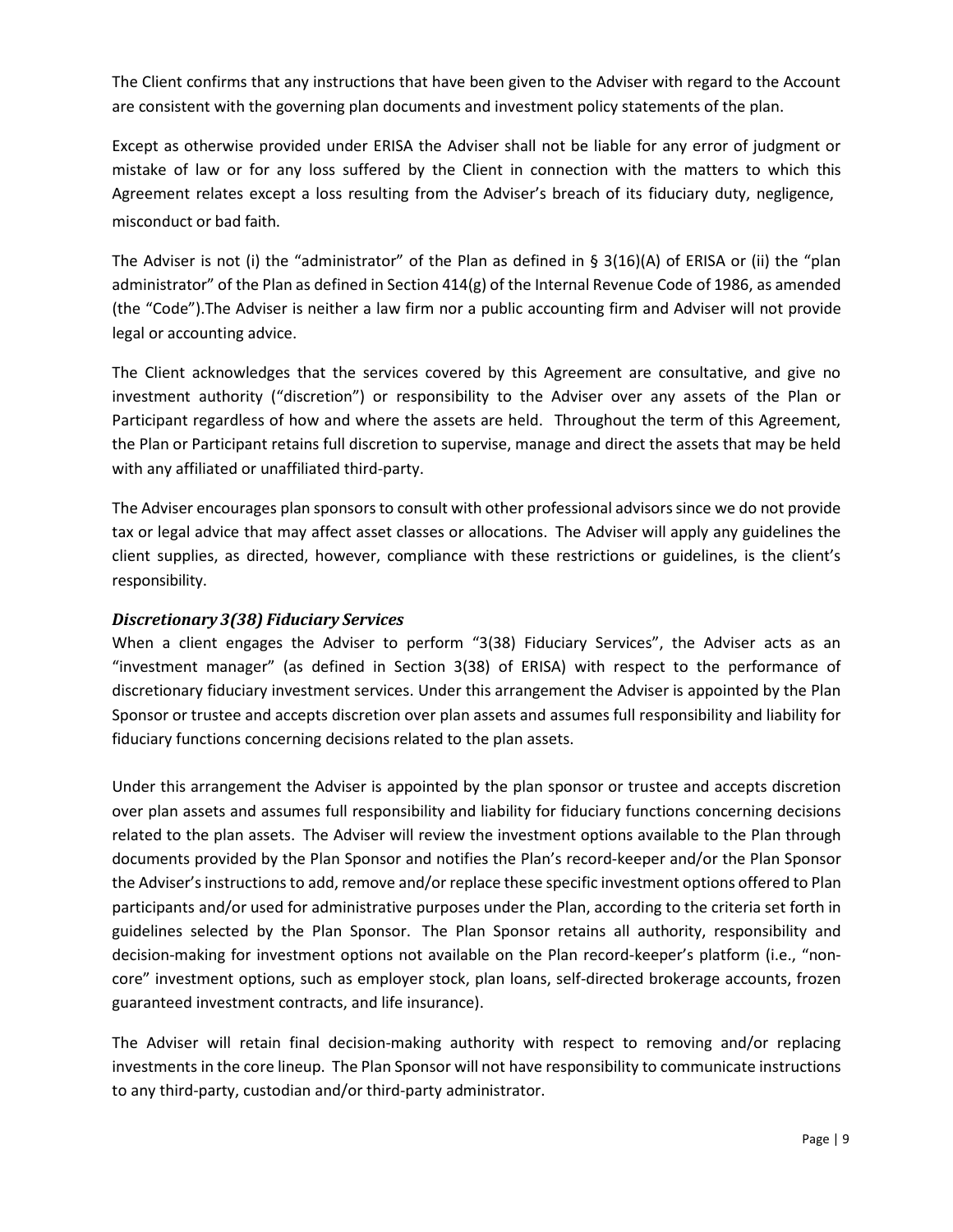The data used to determine the investment options is based on estimated, forward-looking performance of various asset classes and subclasses to create our forward-looking capital markets assumptions (e.g., expected return, expected standard deviation, correlation, etc.). Past performance and the return estimates of the asset classes and the indexes that correspond to these asset classes may not be representative of actual future performance. Actual results could differ, based on various factors including the expenses associated with the management of the portfolio, the portfolio's securities versus the securities comprising the various indexes and general market conditions. Before a specific investment is selected, other factors such as economic trends, which may influence the choice of investments and risk tolerance, should be considered. The Adviser has the responsibility and authority to determine the investment line up including evaluating investment managers and mutual fund companies, individual mutual funds, and money market funds which may be retained or replaced.

The Adviser will also monitor the current managed investment line up including the investment's performance compared to an applicable benchmark. If the Adviser determines that a fund no longer meets the criteria, they will select alternatives and replace them.

#### *Educational Seminars*

We shall hold educational seminars and webinars covering a broad range of investment-related topics. There is no additional fee for this service.

#### *Tax Preparation and Certain Legal Services*

We may choose to offer certain tax preparation and/or trusts and estate planning document preparation services to clients that have at least \$2,000,000 in assets that we oversee. We will establish maximum amounts for the preparation of taxes and/or the trust and estate planning document preparation per client per year and these will be outlined in your agreement with West Wealth Group. These services will be provided by an unaffiliated CPA or law firm and will be invoiced to us directly. This creates a conflict of interest even though we do not share in the preparation fees charged by the CPA or law firm because it encourages clients to increase their assets with our firm. It does not increase the amount of fees we charge you.

### **Wrap Fee**

The Adviser does not sponsor or participate in a third-party sponsored wrap fee program.

### **Assets Under Management**

As of December 31, 2021, we had \$318,111,578 in discretionary assets under management. We do not have any non-discretionary assets under management. .

# <span id="page-9-0"></span>**Item 5 – Fees and Compensation**

#### **Asset Management Fee Schedule**

West Wealth Group does not impose a minimum account balance for the opening of an account with the Adviser. The fee charged is based upon the amount of money invested and shall range between 0.75% and 1.5% of assets under management. Multiple accounts of immediately-related family members, at the same mailing address, may be considered one consolidated account for billing purposes. Fees are charged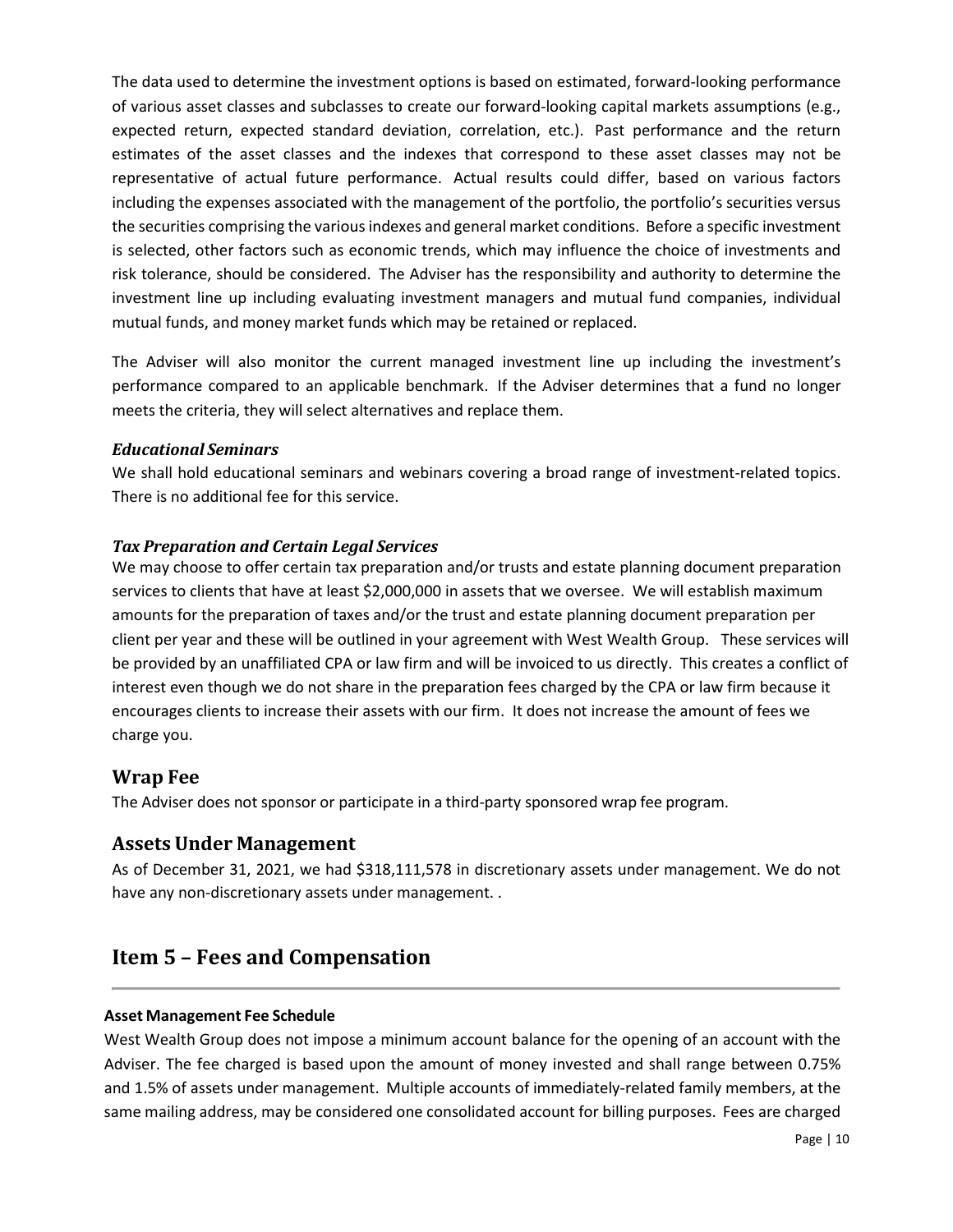monthly, in advance. Fees will be assessed on the last day of each month, based on the average daily balance for the preceding month.

The fees shown above are annual fees and may be negotiable based upon certain circumstances. No increase in the annual fee shall be effective without prior written notification. West Wealth Group believes the advisory fee is reasonable considering the fees charged by other investment advisers offering similar services/programs.

If the portfolio management agreement is executed at any time other than the first day of a calendar quarter, our fees will apply on a pro rata basis, which means that the advisory fee is payable in proportion to the number of days in the quarter for which you are a client. Our advisory fee is negotiable, depending on individual client circumstances.

You may terminate the portfolio management agreement upon written or verbal notice to West Wealth Group or your financial professional. You will incur a pro rata charge for services rendered prior to the termination of the portfolio management agreement, which means you will incur advisory fees only in proportion to the number of days in the quarter for which you are a client. If you have pre-paid advisory fees that we have not yet earned, you will receive a prorated refund of those fees. In the event the Agreement is terminated, and the Client has advanced any fees which have been unearned as of the date of termination, such unearned fees shall be refunded to the Client. Any fees that are due, but have not been paid, will be billed to the Client and are due immediately.

At our discretion, we may combine the account values of family members living in the same household to determine the applicable advisory fee. For example, we may combine account values for you and your minor children, joint accounts with your spouse, and other types of related accounts. Combining account values may increase the asset total, which may result in your paying a reduced advisory fee based on the available breakpoints in our fee schedule stated above.

#### **Retirement Plan Services Fees**

We charge a negotiable asset-based fee that ranges between 0.25% to 1.5% of assets under management for either Discretionary 3(38) Fiduciary Services or Non-Discretionary 3(21) Fiduciary Services programs (the "Programs"). Advisory fees for the plan are paid to us by the plan, or directly from the plan sponsor, or in some cases a combination of both. These fees are generally collected by the plan record keeper or vendor and paid directly to our firm. This fee includes services as an ERISA section 3(21) or 3(38) fiduciary with respect to client's plan.

West Wealth Group's advisory agreement with each plan sponsor outlines the timing of fees collected and the process of fee remittal to our firm.

You may also incur fees related to your use of outside service providers including third-party administrators and record keepers. The fee schedule for each outside service provider varies dramatically from service provider to service provider. The service provider's fees will also vary from plan to plan as each plan's structure and characteristics are different from the next.

Page | 11 We believe our services help plan sponsors and plan fiduciaries meet their fiduciary duty to the plan and its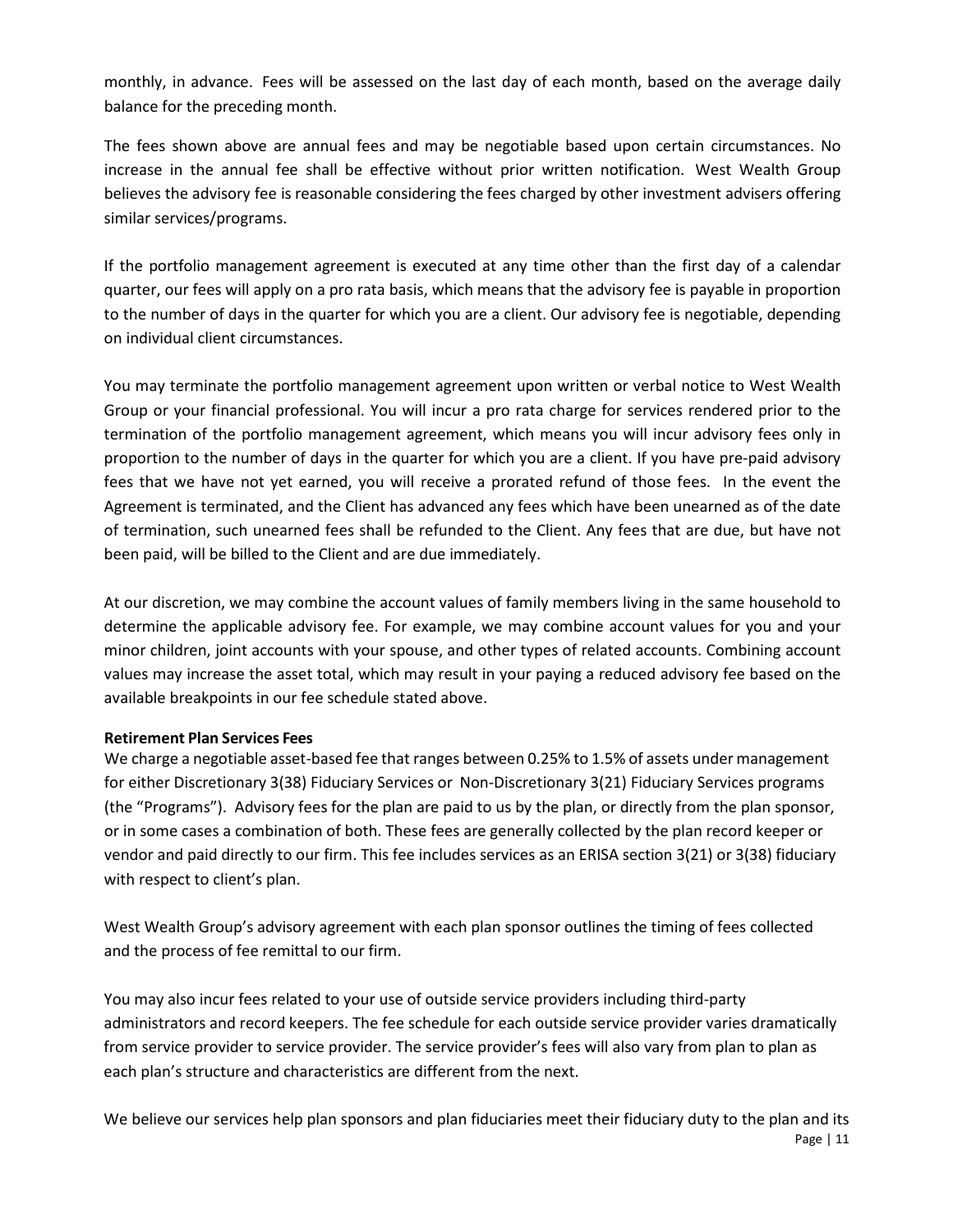participants. As a part of our services, we review the fees of service providers and the transparency of their fees. We will assist the plan sponsors with a review of service providers including the third-party administrator, daily record keeper, and custodian to ensure that their services, along with ours, remain competitive to alternatives that are available.

#### **Automatic Payment of Fees**

The Client agrees to authorize the Custodian to pay directly to West Wealth Group upon receipt of notice, the Account's investment advisory services fee. Fee withdrawals will occur no more frequently than monthly from the Client's Account, unless specifically instructed otherwise by the Client.

The Custodian will send to the Client a statement, at least quarterly, indicating all amounts disbursed from the Account, including the fee paid directly to West Wealth Group. West Wealth Group's access to the Assets of the Account will be limited to trading and the withdrawals authorized above.

#### **Custodial and Trading Fees**

Custodians typically impose certain brokerage commissions and transaction fees in addition to other miscellaneous account fees. Some securities incur no commissions or transaction fees, such as U.S. Exchange-Listed Stocks and ETFs and No Transaction Fee (NTF) mutual funds. These fees are charged by the custodian and not shared with West Wealth Group or its financial professionals.

The more common fees are listed below but you should refer to the TD Ameritrade Institutional Maximum Fees, Commissions and Limits document you will receive upon account opening for additional fees and charges.

| Trading Commissions - Equities (Market and Limit Orders)                   |                |
|----------------------------------------------------------------------------|----------------|
| Online trades for U.S. Exchange-Listed Stocks & ETFs                       | \$0.00         |
| Online trades for OTC Equities                                             | \$6.95         |
| Offline - Broker-Assisted trades                                           | \$25.00        |
| Trading Commissions – Mutual Funds                                         |                |
| No Transaction Fee (NTF) mutual funds                                      | No commission  |
| <b>Transaction Fee Funds online</b>                                        | \$31.00        |
| Transaction Fee Funds offline – Broker-Assisted                            | \$45.00        |
| <b>Omnibus Pricing (NTF and Transaction Fee Funds)</b>                     | \$25.00        |
| Load Funds                                                                 | See prospectus |
| Short-Term Redemption Fee - Mutual Funds                                   |                |
| Shares held 90 days or less                                                | \$49.99*       |
| *This fee is in addition to any fund-imposed fees in the fund's prospectus |                |
| <b>Fixed Income Commission Schedule</b>                                    |                |
| <b>Treasuries at Auction</b>                                               | No Charge      |
| <b>UITs</b>                                                                | \$35.00        |
|                                                                            |                |

### **Third-Party Fees**

Our fees do not include brokerage commissions, transaction fees, and other related costs and expenses. You may incur certain charges imposed by custodians, third-party investment companies and other third parties. These include fees charged by managers, custodial fees, deferred sales charges, odd-lot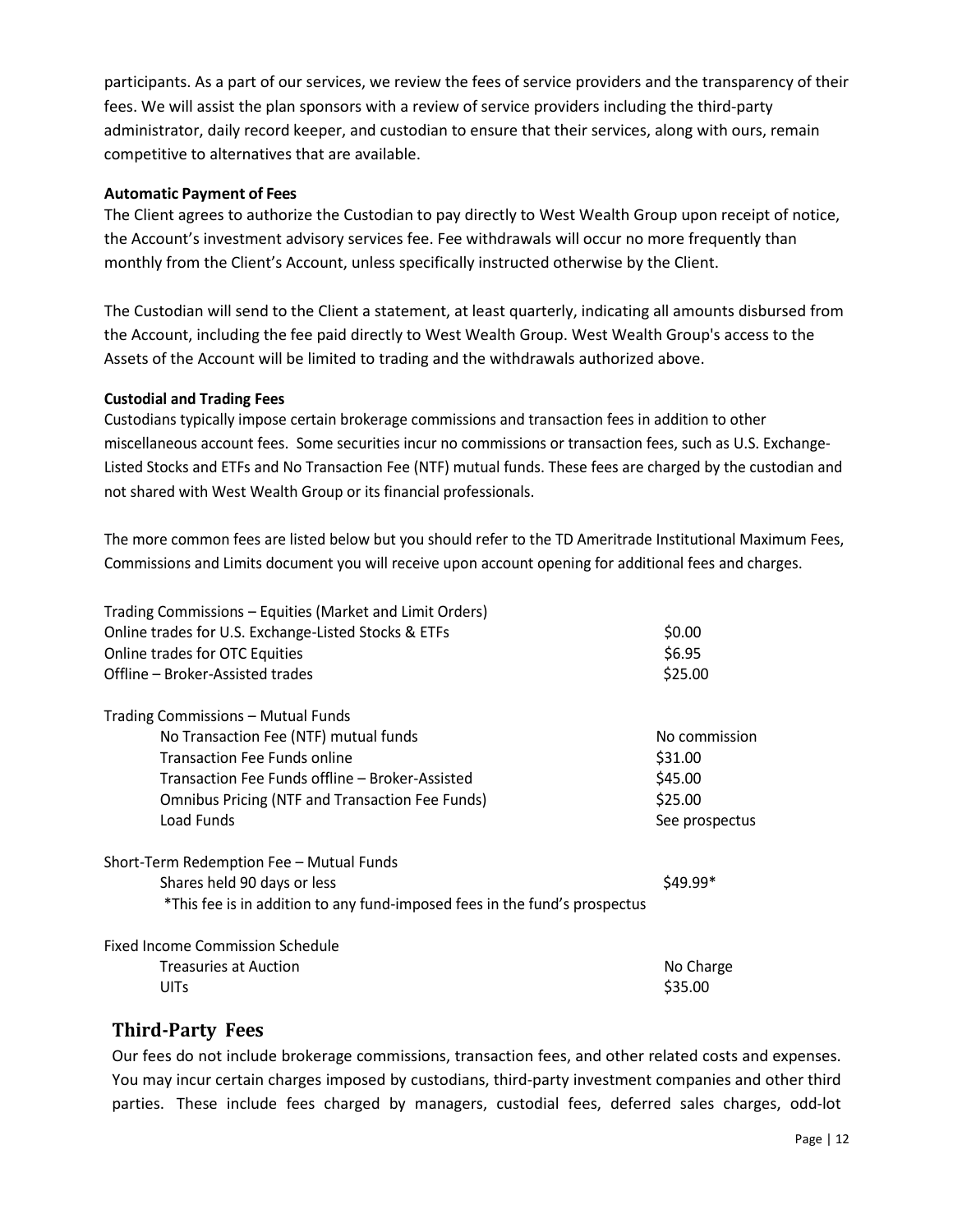differentials, transfer taxes, wire transfer and electronic fund fees, and other fees and taxes on brokerage accounts and securities transactions. Mutual funds, money market funds and exchange-traded funds (ETFs) also charge internal management fees, which are disclosed in the fund's prospectus. These fees may include, but are not limited to, a management fee, upfront sales charges, and other fund expenses. Certain strategies offered by us may involve investment in mutual funds and/or ETFs. Load and no load mutual funds may pay annual distribution charges, sometimes referred to as "12(b)(1) fees". These 12(b)(1) fees come from fund assets, and thus indirectly from clients' assets. We do not receive any compensation from these fees. All of these fees are in addition to the management fee you pay us. You should review all fees charged to fully understand the total amount of fees you will pay. Services similar to those offered by us may be available elsewhere for more or less than the amounts we charge. Our brokerage practices are discussed in more detail under Item 12 – Brokerage Practices.

### **Other Compensation**

Our IARs may recommend and sell Life Insurance, Medicare Supplements, Fixed Index Annuities, Fixed Annuities, Long Term Care Insurance and Individual and Group Health Insurance. They will receive the usual and customary commissions in addition to any agreed upon advisory fee.

Michael Clark is a licensed real estate salesperson and the owner of Ensemble Realty Group. As such, he may receive normal and customary fees associated with real estate transactions in his independent capacity. These services are separate from investment advisory services offered through West Wealth Group and are governed by a separate agreement. Recommending such services in our advisory capacity presents a conflict of interest because of the compensation that Mr. Clark may receive. However, Clients are under no obligation, contractually or otherwise, to purchase real estate services through Mr. Clark or Ensemble Realty Group.

While our IARs endeavor at all times to put the interest of our clients first as part of our fiduciary duty, the possibility of receiving commissions creates a conflict of interest, and may affect their judgment when making recommendations. We require that all IARs disclose this conflict of interest when such recommendations are made. Also, we require IARs to disclose that Clients may purchase recommended insurance products from other insurance agents not affiliated with us.

### **Financial Planning and Consulting Fees**

Financial planning is included at no additional cost for clients that participate in our Asset Management Services.

The following fee schedule applies for financial planning and consulting services:

| Service                   | Fee                                         |
|---------------------------|---------------------------------------------|
| <b>Hourly Consulting</b>  | Negotiable Fee Up To \$500 Per Hour         |
| <b>Financial Planning</b> | Negotiable Fee Between \$2,500 and \$20,000 |

An estimate for total hours will be determined at the start of the advisory relationship. Fees for West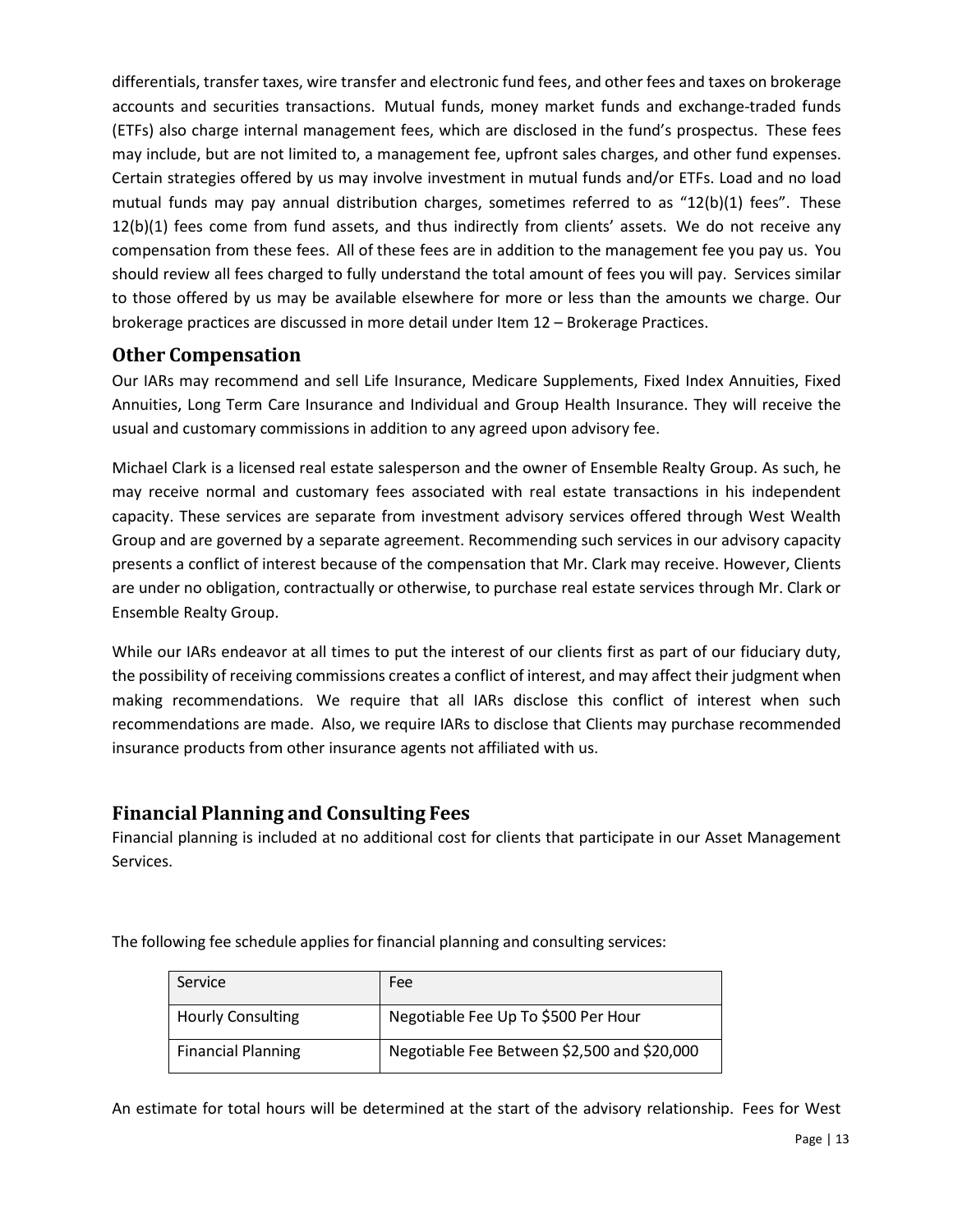Wealth Group 's comprehensive financial planning services are negotiable depending upon the nature and complexity of the client's circumstances. A deposit of 50% of the fee is due at the time the agreement is signed. The remainder of the fee is due upon presentation of an investment plan or the rendering of consulting services. Investment plans will be presented to you within 90 days of the contract date, provided that all information needed to prepare the investment plan has been promptly provided to us. We do not accept prepayment of more than \$1,200 in fees per client, six months or more in advance. The financial planning agreement will terminate once you receive the final plan. The Financial Planning and Consulting Agreement will show the fee(s) you will pay.

If the plan is implemented through us, we will receive compensation from the sale of insurance products or advisory services recommended in the financial plan. This compensation would be in addition to the financial planning fee you pay. The fees and expenses you pay for the purchase of these products may be more or less than the expenses you would pay should you decide to implement our recommendations through another investment advisory firm or broker-dealer and are typically determined by the brokerdealer or investment company sponsoring the product. Therefore, a conflict of interest may exist between our interests and your interests since we can recommend products that pay us compensation. We have an incentive to recommend particular products based upon the potential compensation rather than your needs. This potential conflict is addressed in our Code of Ethics.

Based upon your needs, we can also provide consultations throughout the year to advise and counsel you about other financial issues. We can help you with transition planning, major transaction analysis, coordinated with cash flow needs, retirement needs, estate planning needs, income tax planning, life and disability insurance needs, investment needs, and college education planning.

All recommendations developed by us are based upon our professional judgment. We cannot guarantee the results of any of our recommendations.

# <span id="page-13-0"></span>**Item 6 – Performance Based Fee and Side by Side Management**

We do not charge any performance-based fees. These are fees based on a share of capital gains on or capital appreciation of the assets of a client.

# <span id="page-13-1"></span>**Item 7 – Types of Clients**

We provide investment advisory services to individuals, high-net-worth individuals, trusts, estates, charitable organizations, small businesses. We have no minimum account opening balance.

Additionally, the Adviser provides investment advisory services to the following types of retirement plans:

- Tax-qualified retirement plans (both defined benefit and defined contribution) that are intended to receive favorable tax-treatment under section 401(a) or 403(b) of the IRC
- Non-qualified executive deferred compensation plans
- 401(k)s, IRAs and IRA rollovers
- Other Types of Retirement plans may be introduced to the programs.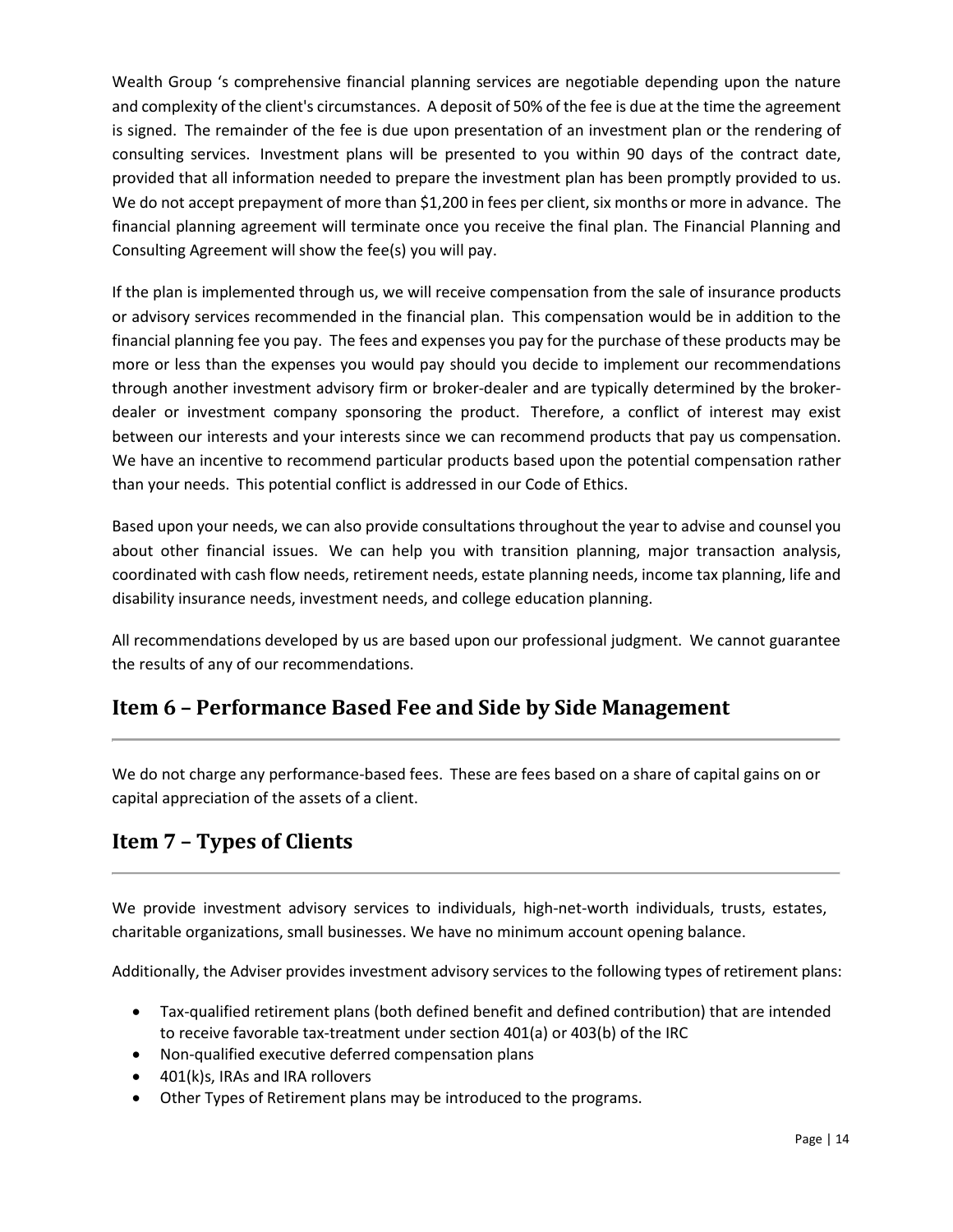All qualified and non-qualified accounts in the 55ip sub-adviser program must be at least \$50,000 in managed market value on the day of account opening. Managed market value includes all non-restricted positions and cash.

# <span id="page-14-0"></span>**Item 8 – Methods of Analysis, Investment Strategies and Risk of Loss**

## **Methods of Analysis**

We use Fundamental Analysis, Modern Portfolio Theory, Technical Analysis, Asset Allocation, and Cyclical Analysis as part of our overall investment management discipline; the implementation of these analyses as part of our investment advisory services to you may include any, all or a combination of the following:

### **Fundamental Analysis**

Fundamental analysis is a technique that attempts to determine a security's value by focusing on the underlying factors that affect a company's actual business and its future prospects. Fundamental analysisis about using real data to evaluate a security's value. It refers to the analysis of the economic well-being of a financial entity as opposed to only its price movements.

The end goal of performing fundamental analysis is to produce a value that we can compare with the security's current price, with the aim of figuring out what sort of position to take with that security (underpriced = buy, overpriced = sell or short).

#### **Modern Portfolio Theory**

We also use Modern Portfolio Theory to help select the investments we use in your account.

Modern Portfolio Theory tries to understand the market as a whole, rather than looking for what makes each investment opportunity unique. Investments are described statistically, in terms of their expected long-term return rate and their expected short-term volatility. The volatility is equated with "risk," measuring how much worse than average an investment's bad years are likely to be. The end goal is to identify your acceptable level of risk tolerance, and then to find a portfolio with the maximum expected return for that level of risk.

#### **Technical Analysis**

Technical Analysis is a technique that attempts to determine a security's value by developing models and trading rules based upon price and volume transformation. Technical analysis assumes that a market's price reflects all relevant information so the analysis focuses on the history of a security's trading behavior rather than external drivers such as economic, fundamental and news events. The practice of technical analysis incorporates the importance of understanding how market participants perceive and act upon relevant information rather than focusing on the information itself. Ultimately, technical analysts develop trading models and rules by evaluating factors such as market trends, market participant behaviors, supply and demand and pricing patterns and correlations.

As with other types of analysis, the predictive nature of technical analysis can vary greatly; models and rules are often modified and updated as new patterns and behaviors develop. Past performance is not an indicator of future return.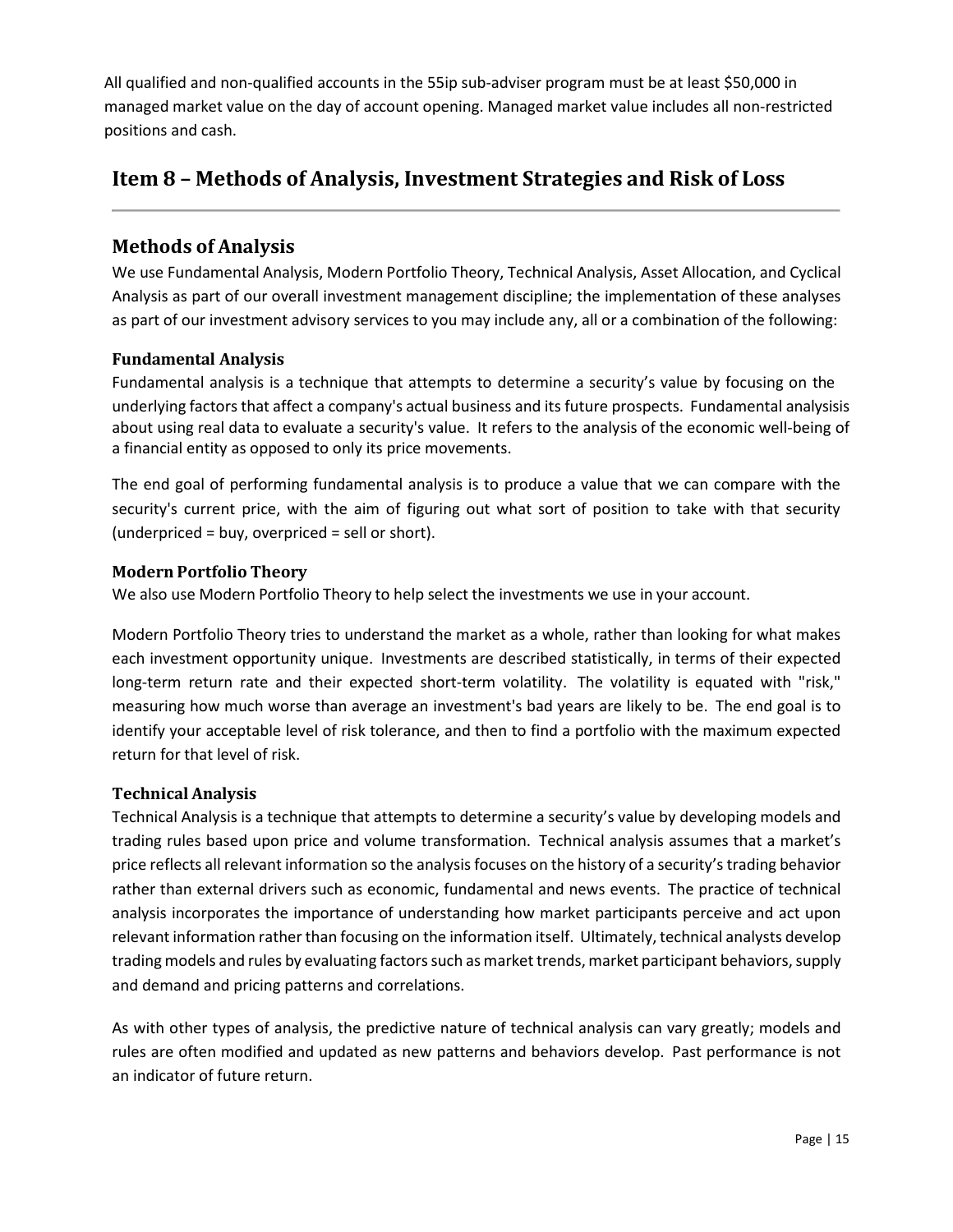#### **Targeted Asset Allocation**

We combine relevant analyses to determine asset allocation strategies. Ten targeted asset allocation model portfolios covering everything from conservative income to very aggressive growth oriented approaches have been compiled by us. We will assign you a targeted portfolio that meets your goals and time horizon, while addressing the level of risk you are comfortable assuming. The strategic model portfolio allocation remains constant; your specific portfolio model may change infrequently to reflect shifts in your risk tolerance and goals. We screen and select funds and securities to be added to or removed from the model portfolio on a regular basis. Rebalancing can occur after a move in the market of 15% or more within any year but at least once per year based on the annual review of your financial situation.

#### **Cyclical Analysis**

While we do not attempt to time the market, we may use cyclical analysis in conjunction with other strategies to help determine if shifts are required in your investment strategies depending upon long and short-term trends in financial markets and the performance of the overall national and global economy.

### **Investment Strategies**

In order to perform this analysis, we use many resources, such as:

- Blackrock
- Custodian and Third-Party Research
- Annual reports, prospectuses, filings
- Company press releases and websites

The investment strategies we use to implement any investment advice given to you include, but are not limited to:

- Long term purchases -securities held at least a year
- Short term purchases securities sold within a year
- Trading -securities sold within 30 days
- Short sales
- Margin Transactions

### **Risk of Loss**

We cannot guarantee our analysis methods will yield a return. In fact, a loss of principal is always a risk. Investing in securities involves a risk of loss that you should be prepared to bear. You need to understand that investment decisions made for your account by us are subject to various market, currency, economic, political and business risks. The investment decisions we make for you will not always be profitable nor can we guarantee any level of performance.

A list of all risks associated with the strategies, products and methodology we offer are listed below:

#### **Bond Fund Risk**

Bond funds generally have higher risks than money market funds, largely because they typically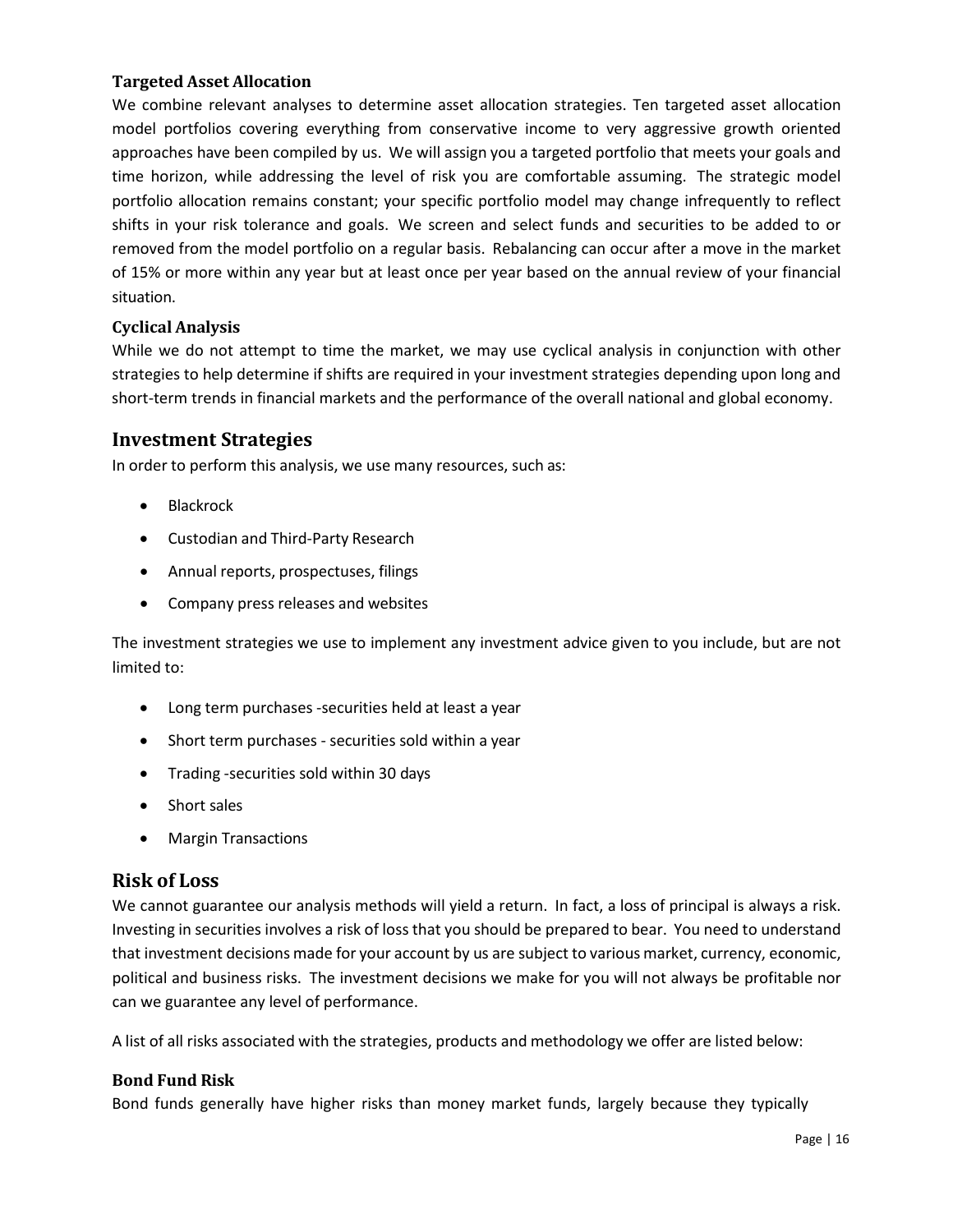pursue strategies aimed at producing higher yields of the risks associated with bond funds include:

- Call Risk The possibility that falling interest rates will cause a bond issuer to redeem—or call—its high-yielding bond before the bond's maturity date.
- Credit Risk the possibility that companies or other issuers whose bonds are owned by the fund may fail to pay their debts (including the debt owed to holders of their bonds). Credit risk is less of a factor for bond funds that invest in insured bonds or U.S. Treasury bonds. By contrast, those that invest in the bonds of companies with poor credit ratings generally will be subject to higher risk.
- Interest Rate Risk the risk that the market value of the bonds will go down when interest rates go up. Because of this, you can lose money in any bond fund, including those that invest only in insured bonds or Treasury bonds.
- Prepayment Risk the chance that a bond will be paid off early. For example, if interest rates fall, a bond issuer may decide to pay off (or "retire") its debt and issue new bonds that pay a lower rate. When this happens, the fund may not be able to reinvest the proceeds in an investment with as high a return or yield.

#### **Fundamental Analysis Risk**

Fundamental analysis, when used in isolation, has a number of risks:

- There are an infinite number of factors that can affect the earnings of a company, and its stock price, over time. These can include economic, political and social factors, in addition to the various company statistics.
- The data used may be out of date.
- It is difficult to give appropriate weightings to the factors.
- It assumes that the analyst is competent.
- It ignores the influence of random events such as oil spills, product defects being exposed, and acts of God and so on.

#### **Modern Portfolio Theory Risk**

Modern Portfolio Theory tries to understand the market as a whole and measure market risk in an attempt to reduce the inherent risks of investing in the market. However, with every financial investment strategy there is a risk of a loss of principal. Not every investment decision will be profitable, and there can be no guarantee of any level of performance.

#### **Cyclical Analysis Risk**

Looking at market cycles in conjunction with other investment strategies can be useful when making investment decisions. However, market cycles are not always predictable. Each financial investment strategy has benefits and risks. Not every investment decision will be profitable, and there can be no guarantee of any level of performance.

#### **Exchange-Traded Funds ("ETF") Risk**

Most ETFs are passively managed investment companies whose shares are purchased and sold on a securities exchange. An ETF represents a portfolio of securities designed to track a particular market segment or index. ETFs are subject to the following risks that do not apply to conventional funds: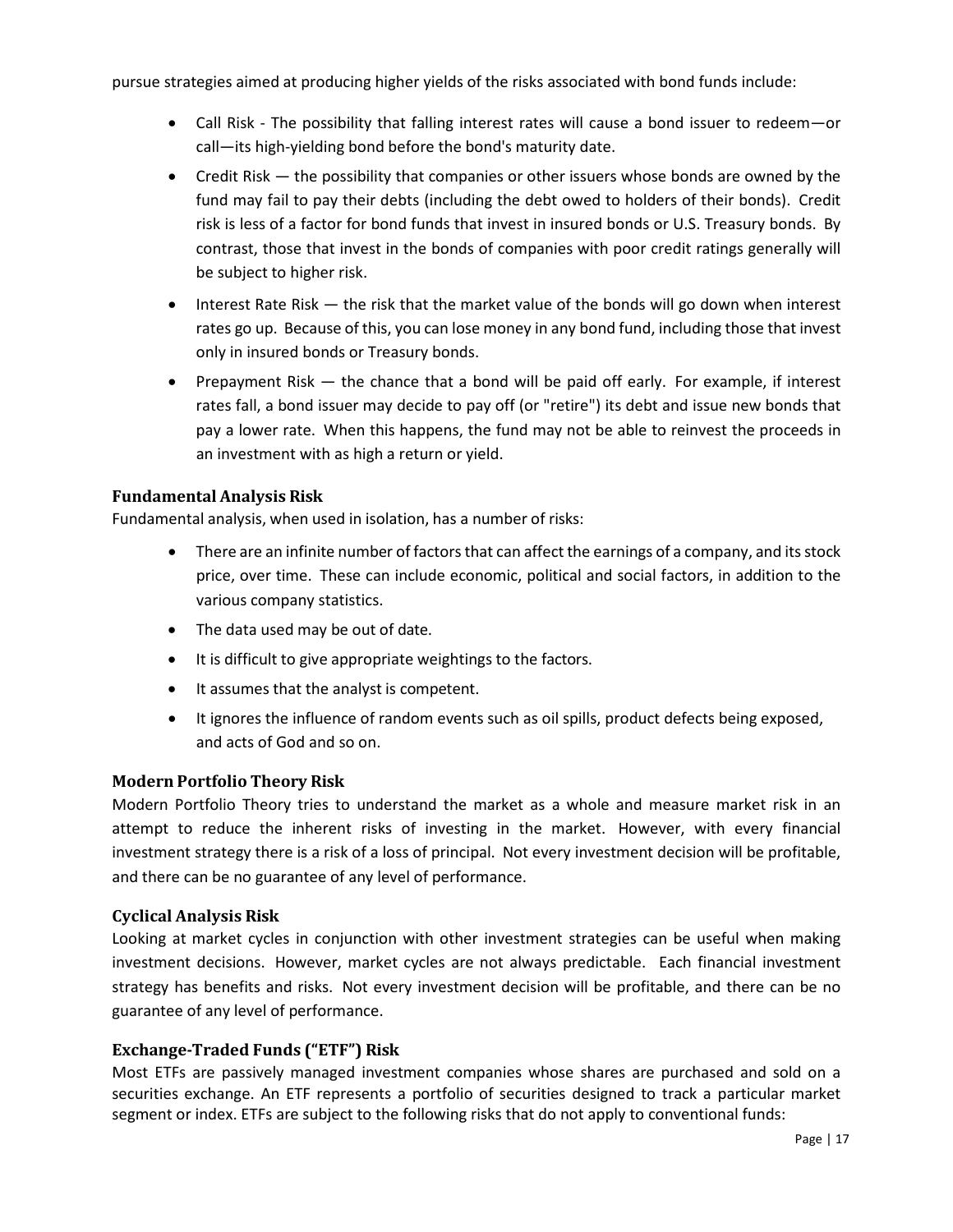- The market price of the ETF's shares may trade at a premium or a discount to their net asset value;
- An active trading market for an ETF's shares may not develop or be maintained; and
- There is no assurance that the requirements of the exchange necessary to maintain the listing of an ETF will continue to be met or remain unchanged

#### **Insurance Product Risk**

The rate of return on variable insurance products is not stable, but varies with the stock, bond and money market subaccounts that you choose as investment options. There is no guarantee that you will earn any return on your investment and there is a risk that you will lose money. Before you consider purchasing a variable product, make sure you fully understand all of its terms. Carefully read the prospectus. Some of the major risks include:

- Liquidity and Early Withdrawal Risk There may be a surrender charges for withdrawals within a specified period, which can be as long as six to eight years. Any withdrawals before a client reaches the age of 59 ½ are generally subject to a 10 percent income tax penalty in addition to any gain being taxed as ordinary income.
- Sales and Surrender Charges Asset-based sales charges or surrender charges. These charges normally decline and eventually are eliminated the longer you hold yourshares. For example, a surrender charge could start at 7 percent in the first year and decline by 1 percent per year until it reaches zero.
- Fees and Expenses There are a variety of fees and expenses which can reach 2% and more such as:
	- o Mortality and expense risk charges
	- o Administrative fees
	- o Underlying fund expenses
	- o Charges for any special features or riders.
- Bonus Credits Some products offer bonus credits that can add a specified percentage to the amount invested ranging from 1 percent to 5 percent for each premium payment. Bonus credits, however, are usually not free. In order to fund them, insurance companies typically impose high mortality and expense charges and lengthy surrender charge periods.
- Guarantees Insurance companies provide a number of specific guarantees. For example, they may guarantee a death benefit or an annuity payout option that can provide income for life. These guarantees are only as good as the insurance company that gives them.
- Market Risk The possibility that stock fund or bond fund prices overall will decline over short or even extended periods. Stock and bond markets tend to move in cycles, with periods when prices rise and other periods when prices fall.
- Principal Risk The possibility that an investment will go down in value, or "lose money," from the original or invested amount.

#### **Mutual Funds Risk**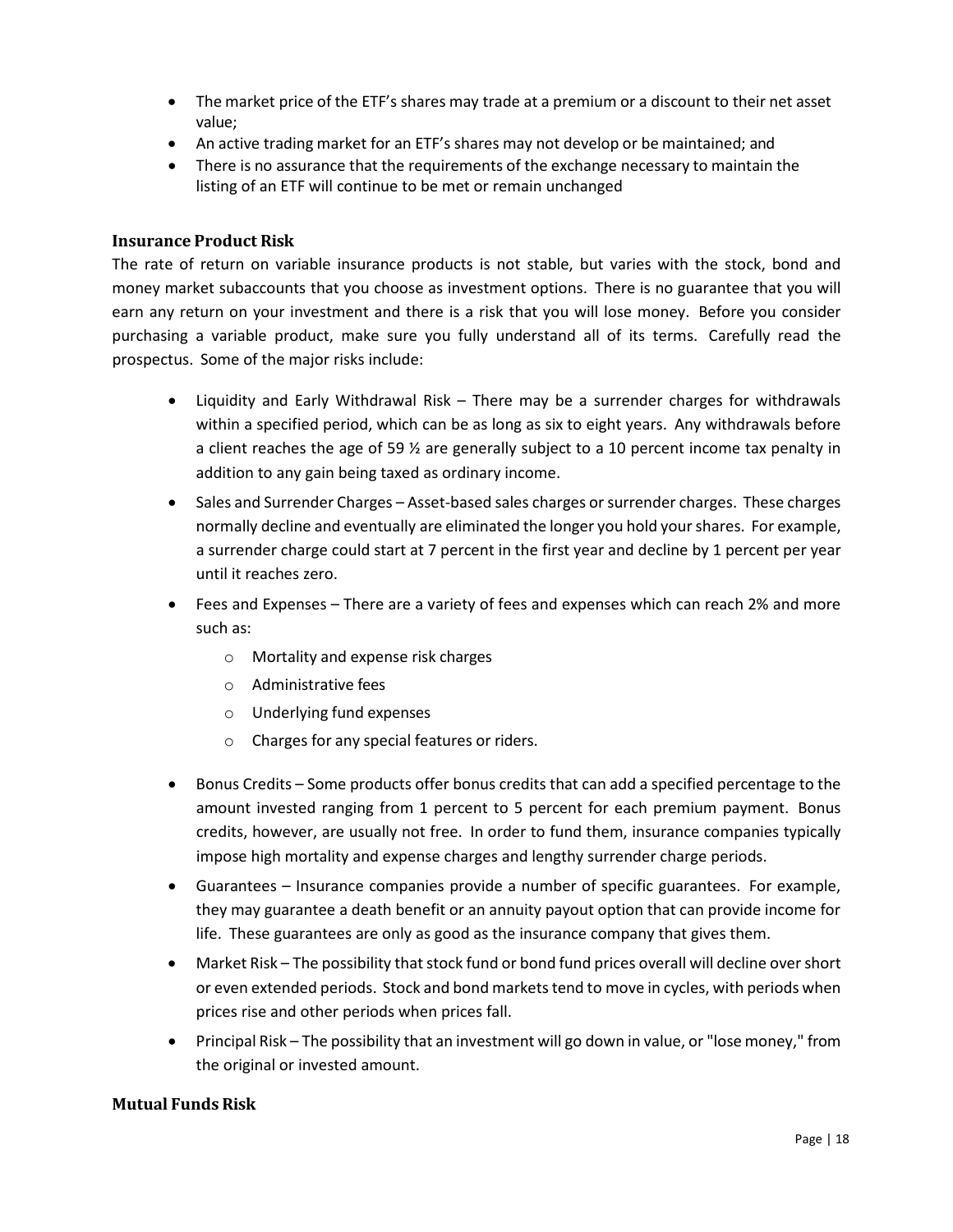The following is a list of some general risks associated with investing in mutual funds.

- Country Risk The possibility that political events (a war, national elections), financial problems (rising inflation, government default), or natural disasters (an earthquake, a poor harvest) will weaken a country's economy and cause investments in that country to decline.
- Currency Risk -The possibility that returns could be reduced for Americans investing in foreign securities because of a rise in the value of the U.S. dollar against foreign currencies. Also called exchange-rate risk.
- Income Risk The possibility that a fixed-income fund's dividends will decline as a result of falling overall interest rates.
- Industry Risk The possibility that a group of stocks in a single industry will decline in price due to developments in that industry.
- Inflation Risk The possibility that increases in the cost of living will reduce or eliminate a fund's real inflation-adjusted returns.
- Manager Risk -The possibility that an actively managed mutual fund's investment adviser will fail to execute the fund's investment strategy effectively resulting in the failure of stated objectives.
- Market Risk -The possibility that stock fund or bond fund prices overall will decline over short or even extended periods. Stock and bond markets tend to move in cycles, with periods when prices rise and other periods when prices fall.
- Principal Risk -The possibility that an investment will go down in value, or "lose money," from the original or invested amount.

#### **Private Investments Risk**

Private investments may be introduced to a limited number of clients for whom the Adviser reasonably believes the investment is appropriate given the client's net worth, investable assets, current portfolio composition, investment objectives, liquidity needs, and risk considerations. Through our due diligence process, we will identify appropriate private investment vehicles for a client's review and consideration. These investments generally involve additional material risks, including liquidity constraints and a lack of transparency, especially with the various fees.

#### **Stock Fund Risk**

Overall "market risk" poses the greatest potential danger for investors in stocks funds. Stock prices can fluctuate for a broad range of reasons, such as the overall strength of the economy or demand for particular products or services.

#### **Structured Notes Risk**

A structured note is a financial instrument that combines two elements, a debt security and exposure to an underlying asset or assets. It is essentially a note, carrying counter party risk of the issuer. The return on the note is linked to the return of an underlying asset or assets which makes the structured product unique. The payout can be used to provide some degree of principal protection, leveraged returns (there is usually a cap on the maximum return you receive) and it is tailored to a specific market or economic view. If certain underlying conditions are met, investors may receive long-term capital gains tax treatment if the note is held for more than one year. Structured notes often have liquidity constraints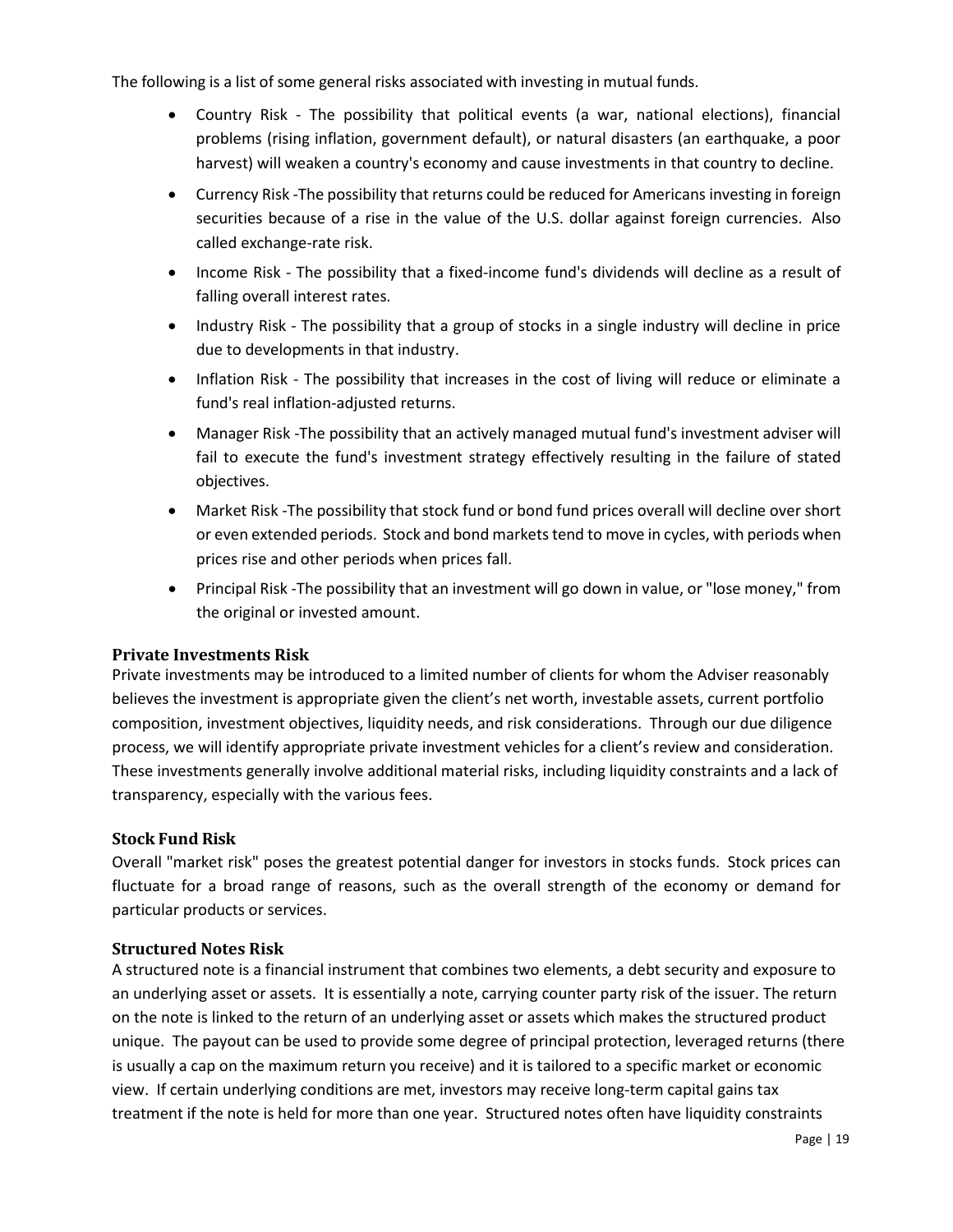and they can be far riskier than they may appear. It is important you review the upside and downside potential, and the underlying fees, in detail and ask your financial professional any questions you may have.

#### **Technical Analysis Risk**

- Technical analysis is derived from the study of market participant behavior and its efficacy is a matter of controversy.
- Methods vary greatly and can be highly subjective; different technical analysts can sometimes make contradictory predictions from the same data.
- Models and rules can incursufficiently high transaction costs.

#### **Overall Risks**

Clients need to remember that past performance is no guarantee of future results. All funds carry some level of risk. You may lose some or all of the money you invest, including your principal, because the securities held by a fund goes up and down in value. Dividend or interest payments may also fluctuate, or stop completely, as market conditions change.

Before you invest, be sure to read a fund's prospectus and shareholder reports to learn about its investment strategy and the potential risks. Funds with higher rates of return may take risks that are beyond your comfort level and are inconsistent with your financial goals.

While past performance does not necessarily predict future returns, it can tell you how volatile (or stable) a fund has been over a period of time. Generally, the more volatile a fund, the higher the investment risk. If you need your money to meet a financial goal in the near-term, you probably can't afford the risk of investing in a fund with a volatile history because you will not have enough time to ride out any declines in the stock market.

# <span id="page-19-0"></span>**Item 9 – Disciplinary Information**

Registered Investment Advisers are required to disclose all material facts regarding any legal or disciplinary events that would be material to your evaluation of us or the integrity of our management. We do not have any information to disclose concerning West Wealth Group or any of our IARs. We adhere to high ethical standards for all IARs and associates.

# <span id="page-19-1"></span>**Item 10 – Other Financial Industry Activities and Affiliations**

Neither West Wealth Group nor any of its management persons are registered as a broker-dealer or registered as a representative of a broker-dealer, nor does it have any pending application to register. In addition, neither West Wealth Group nor its management persons are affiliated with any broker-dealer.

West Wealth Group and its management persons are not registering as a commodity pool operator, futures commission merchant, or commodity trading advisor.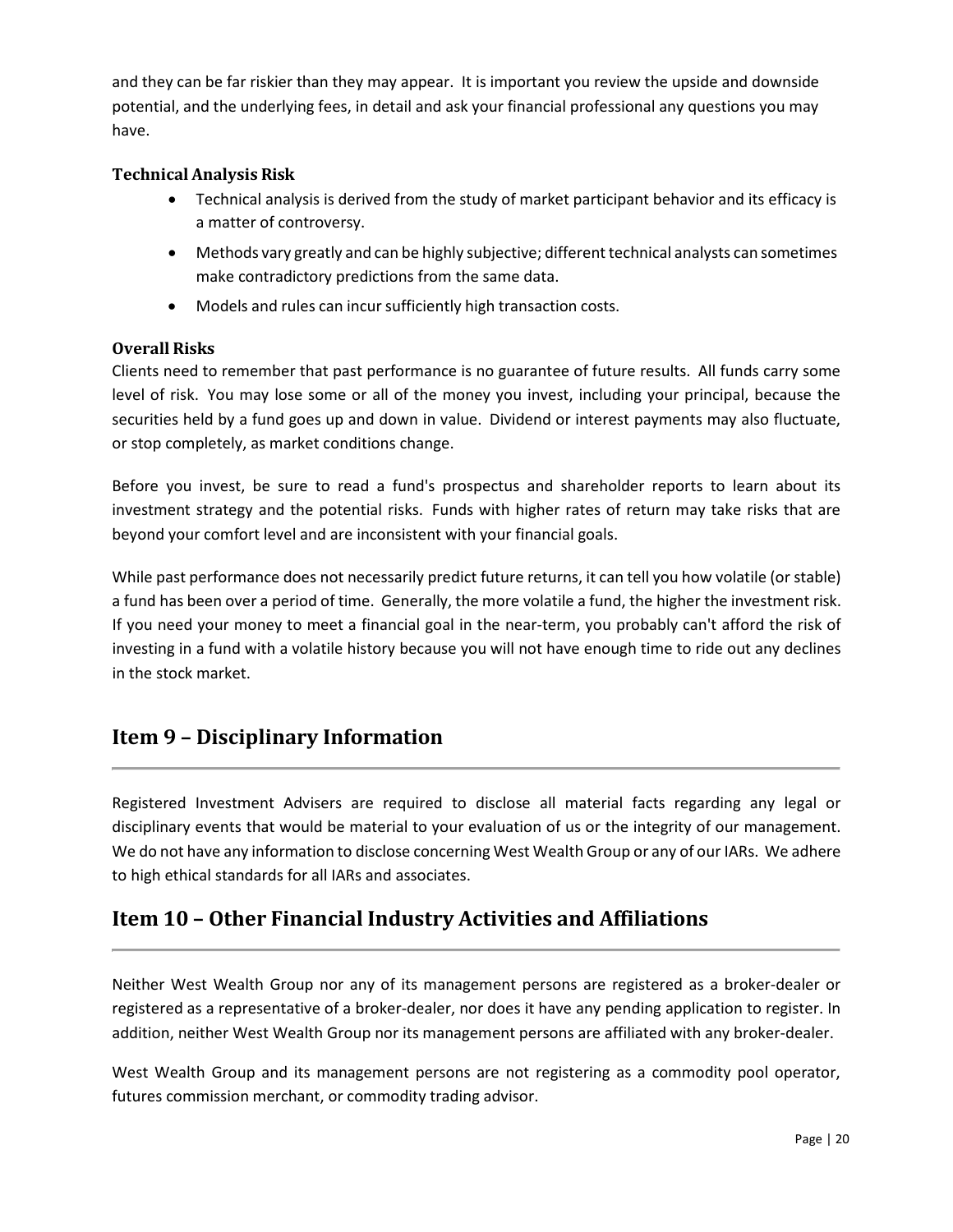# **Other FinancialIndustry Affiliations**

All IARs of West Wealth Group can recommend and sell Life Insurance, Medicare Supplements, Fixed Index Annuities, Fixed Annuities, Long Term Care Insurance and Individual and Group Health Insurance. They can also, as independent insurance agents, sell those recommended insurance products to clients. Insurance Products are sold through BML Wealth & Insurance Services. BML Wealth & Insurance services is owned by Brian M. Levy. This creates a conflict of interest as the insurance licensed IARs earn insurance commissions for the sale of those products, which creates an incentive to recommend such products. We require that all IARs disclose this conflict of interest when such recommendations are made. Also, we require IARs to disclose that clients may purchase recommended insurance products from other insurance agents not affiliated with us or BML Wealth & Insurance Services.

All IARs of West Wealth Group are dually registered as investment adviser representatives of Cooper Financial Group, DBA Cooper McManus. All IARsspend 50% of their time in their role at Cooper McManus. While a significant portion of their time is spent in their duties at Cooper McManus, they will take allsteps necessary to ensure that this activity does not impede their ability to perform their duties at West Wealth Group, and to ensure that their fiduciary dutiesto clients of both firms are respected. Any material conflict of interest arising from this relationship shall be communicated to the client prior to making any recommendation. Our Code of Ethics requires that all IARs do what is in our clients' best interest at all times. Our CCO monitors all transactions to ensure that representatives put their clients first, not any additional compensation they receive from other sources. Michael Clark is a licensed real estate salesperson and the owner of Ensemble Realty Group. As such, he will receive normal and customary fees associated with real estate transactions in his independent capacity. These services are separate from investment advisory services offered through West Wealth Group and are governed by a separate agreement. Recommending such services in our advisory capacity presents a conflict of interest because of the compensation that Mr. Clark may receive. However, Clients are under no obligation, contractually or otherwise, to purchase real estate services through Mr. Clark or Ensemble Realty Group. Also, we require IARs to disclose that clients may purchase recommended real estate services from other real estate agents not affiliated with us.

# <span id="page-20-0"></span>**Item 11 – Code of Ethics, Participation or Interest in Client Accounts and Personal Trading**

# **GeneralInformation**

We have adopted a Code of Ethics for all IAR's of the firm describing its high standards of business conduct, and fiduciary duty to you, our client. The Code of Ethics includes provisions relating to the confidentiality of client information, a prohibition on insider trading, a prohibition of rumor mongering, restrictions on the acceptance of significant gifts, the reporting of certain gifts and business entertainment items, and personal securities trading procedures. All of our IAR's must acknowledge the terms of the Code of Ethics annually, or as amended.

### **Participation or Interestin Client Accounts**

Our Compliance policies and procedures prohibit anyone associated with West Wealth Group from having an interest in a client account or participating in the profits of a client's account without the approval of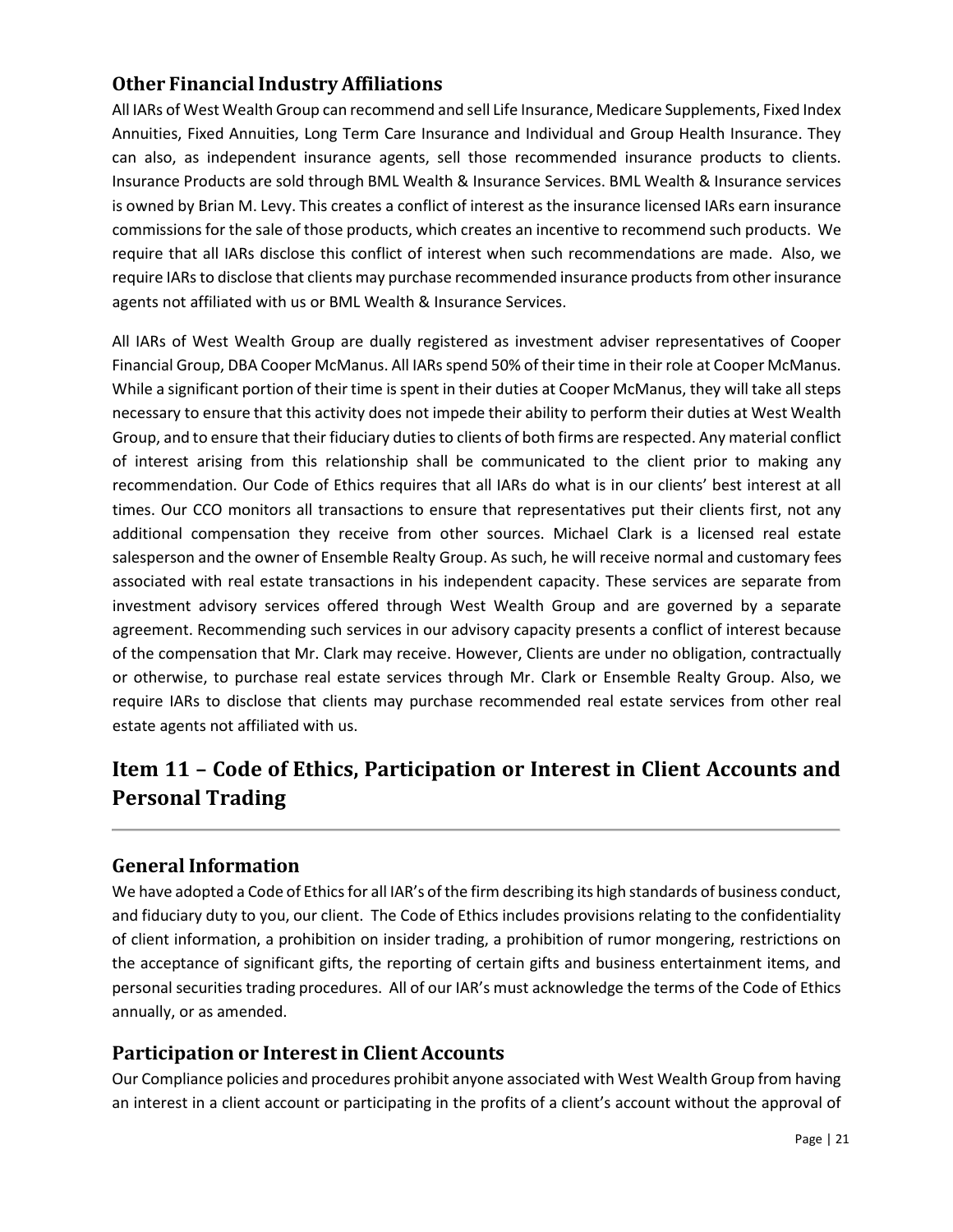the CCO.

The following acts are prohibited:

- Employing any device, scheme or artifice to defraud
- Making any untrue statement of a material fact
- Omitting to state a material fact necessary in order to make a statement, in light of the circumstances under which it is made, not misleading
- Engaging in any fraudulent or deceitful act, practice or course of business
- Engaging in any manipulative practices

Clients and prospective clients may request a copy of the firm's Code of Ethics by contacting the CCO.

### **Personal Trading**

We can recommend securities to you that we will purchase for our own accounts. We can trade securities in our account that we have recommended to you as long as we place our orders after your orders or block trade. This policy is meant to prevent us from benefiting as a result of transactions placed on behalf of advisory accounts.

Certain affiliated accounts may trade in the same securities with your accounts on an aggregated basis when consistent with our obligation of best execution. When trades are aggregated, all parties will share the costs in proportion to their investment. We will retain records of the trade Order (specifying each participating account) and its allocation. Completed Orders will be allocated as specified in the initial trade order. Partially filled Orders will be allocated on a pro rata basis. Any exceptions will be explained on the Order.

West Wealth Group has a personal securities transaction policy in place to monitor the personal securities transactions and securities holdings of "Access Persons". The policy requires that an Access Person of the firm provide the Chief Compliance Officer or his/her designee with a written report of their current securities holdings within ten (10) days after becoming an Access Person. Additionally, each Access Person must provide the Chief Compliance Officer or his/her designee with a written report ofthe Access Person's current securities holdings at least once each twelve (12) month period thereafter on a date the Adviser selects.

We have established the following restrictions in order to ensure our fiduciary responsibilities regarding insider trading are met:

• No securities for our personal portfolios shall be bought or sold where this decision is substantially derived, in whole or in part, from the role of IARs of West Wealth Group, unless the accounts are traded together with client accounts in an aggregate transaction (so the pricing is the same as clients' pricing) or the information is available to the investing public on reasonable inquiry. In no case, shall we put our own interests ahead of yours.

### **Privacy Statement**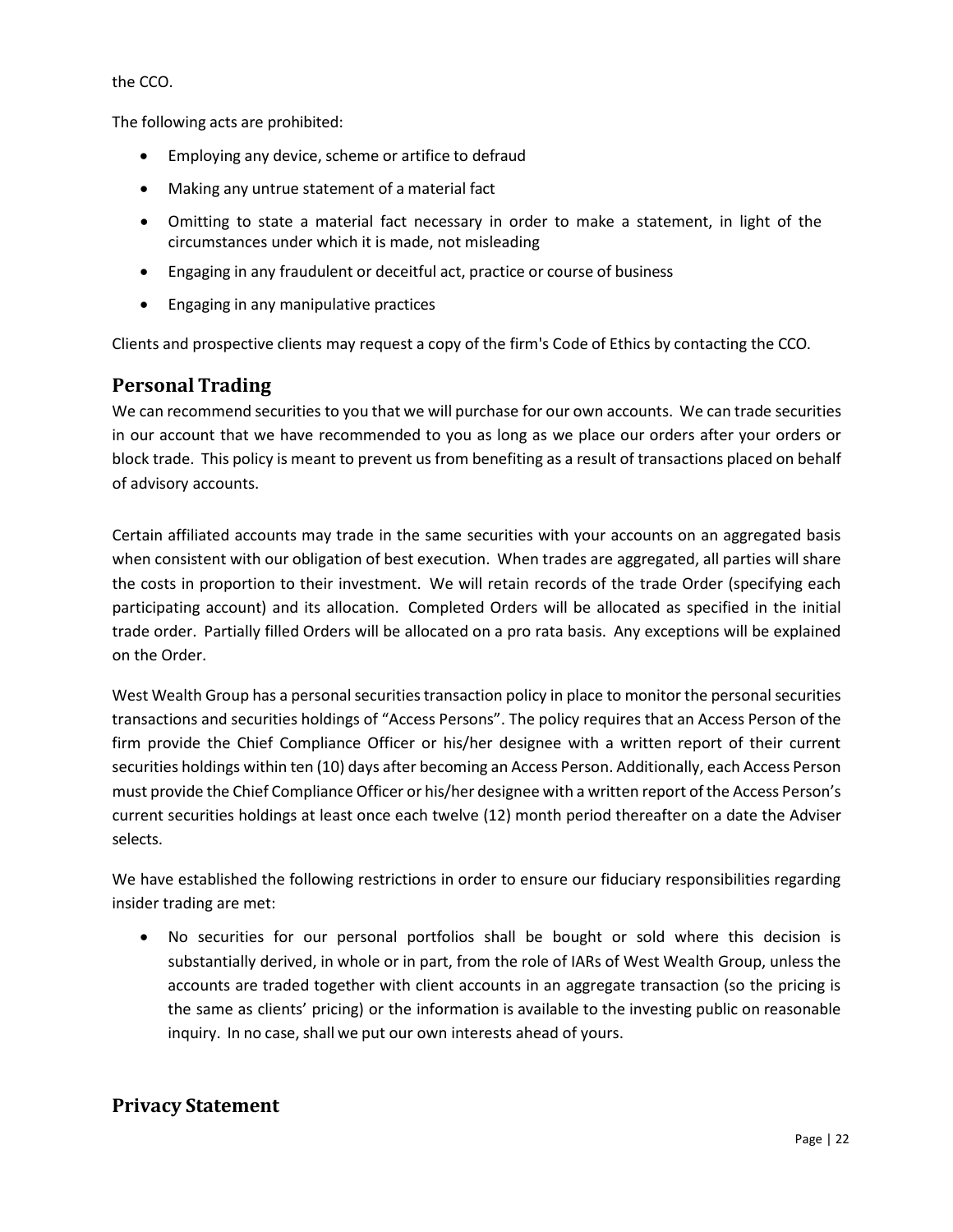We are committed to safeguarding your confidential information and hold all personal information provided to us in the strictest confidence. These records include all personal information that we collect from you or receive from other firms in connection with any of the financial services they provide. We also require other firms with whom we deal with to restrict the use of your information. Our Privacy Policy is available upon request.

### **Conflicts of Interest**

We act in a fiduciary capacity. If a conflict of interest arises between us and you, we shall make every effort to resolve the conflict in your favor. Conflicts of interest may also arise in the allocation of investment opportunities among the accounts that we advise. We will seek to allocate investment opportunities according to what we believe is appropriate for each account. We strive to do what is equitable and in the best interests of all the accounts we advise.

# <span id="page-22-0"></span>**Item 12 – Brokerage Practices**

### **Factors Used to Select Custodians**

In recommending a custodian, we look for a company that offers relatively low transaction fees, access to desired securities, trading platforms, and support services. We will recommend clients use TD Ameritrade as the qualified custodian for their accounts when utilizing our asset management services.

### **Economic and Non-Economic Benefits**

The Adviser participates in the institutional advisor program (the "Program") offered by TD Ameritrade Institutional. TD Ameritrade Institutional is a division of TD Ameritrade Inc., member FINRA/SIPC ("TD Ameritrade"), an unaffiliated SEC-registered broker-dealer and FINRA member. TD Ameritrade offers to independent investment advisors services which include custody of securities, trade execution, clearance and settlement of transactions. The Adviser receives economic and non-economic benefits from TD Ameritrade through its participation in the Program.

As disclosed above, the Adviser participates in TD Ameritrade's institutional customer program and the Adviser will recommend TD Ameritrade to Clients for custody and brokerage services. There is no direct link between the Adviser's participation in the program and the investment advice it gives to its Clients, although the Adviser receives benefits through its participation in the program that are typically not available to TD Ameritrade retail investors. These benefits include the following products and services (provided without cost or at a discount): receipt of duplicate Client statements and confirmations; research related products and tools; consulting services; access to a trading desk serving Adviser participants; access to block trading (which provides the ability to aggregate securities transactions for execution and then allocate the appropriate shares to Client accounts); the ability to have advisory fees deducted directly from Client accounts; access to an electronic communications network for Client order entry and account information; accessto mutual funds with no transaction fees and to certain institutional money managers; and discounts on compliance, marketing, research, technology, and practice management products or services provided to Adviser by third party vendors.

TD Ameritrade may also have paid for business consulting and professional services received by Adviser's related persons. Some of the products and services made available by TD Ameritrade through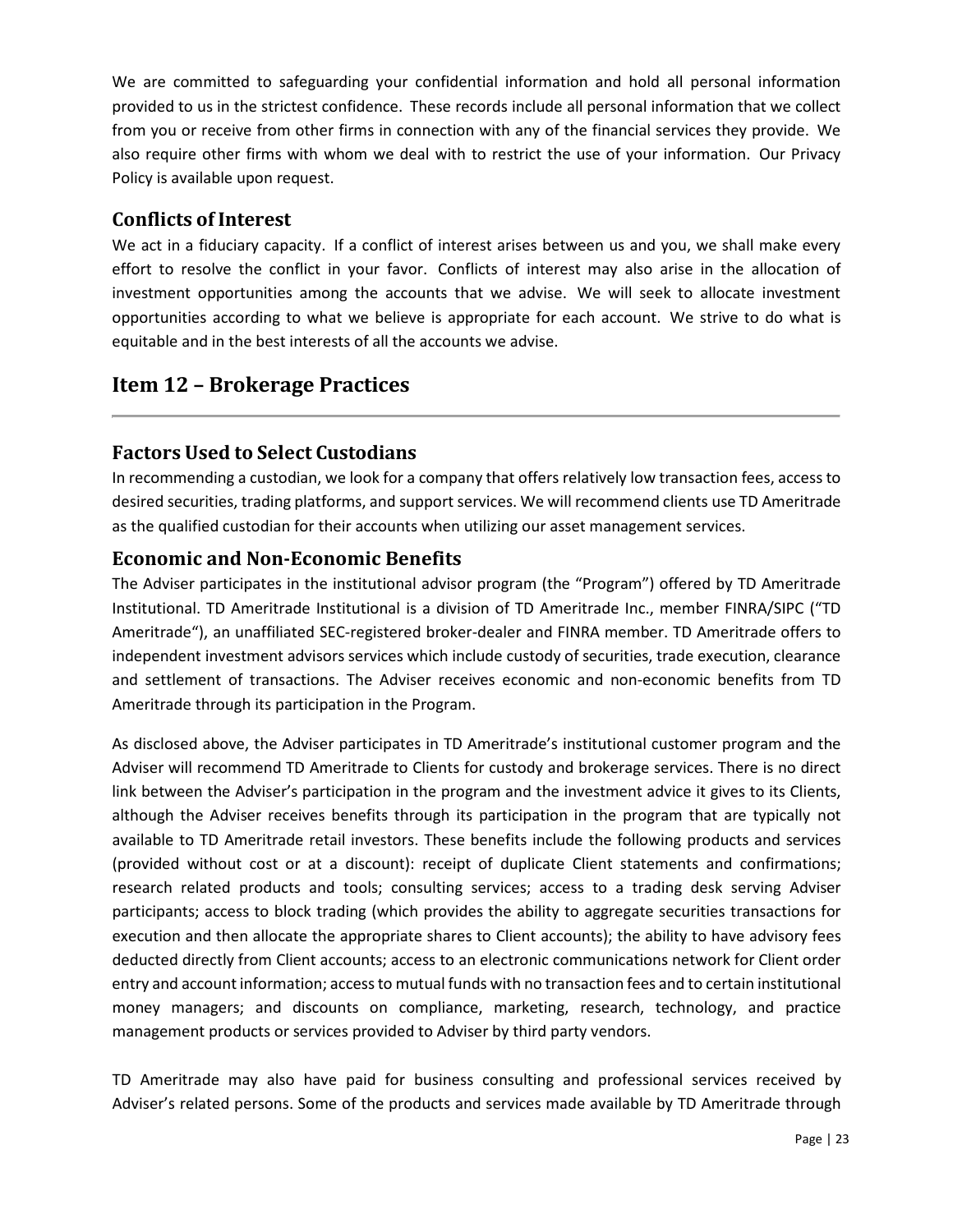the program may benefit Adviser but may not benefit its Client accounts. These products or services may assist Adviser in managing and administering Client accounts, including accounts not maintained at TD Ameritrade. Other services made available by TD Ameritrade are intended to help the Adviser manage and further develop its business enterprise. The benefits received by the Adviser or its personnel through participation in the program do not depend on the amount of brokerage transactions directed to TD Ameritrade. As part of its fiduciary duties to clients, Adviser endeavors at all times to put the interests of its clients first. Clients should be aware, however, that the receipt of economic benefits by the Adviser or its related persons in and of itself creates a potential conflict of interest and may indirectly influence the Adviser's choice of TD Ameritrade for custody and brokerage services.

### **Best Execution**

We have an obligation to seek best execution for you. In seeking best execution, the determinative factor is not the lowest possible commission cost but whether the transaction represents the best qualitative execution, taking into consideration the full range of a custodian services, including the value of research provided, execution capability, commission rates, reputation and responsiveness. Therefore, we will seek competitive commission rates, but we do not promise to obtain the lowest possible commission rates for account transactions.

### **Brokerage for Client Referrals**

We do not receive client referrals from the qualified custodian we use.

### **Directed Brokerage**

We do not permit directed brokerage. We will require you to use the custodian of our choosing as the custodial firm.

### **Aggregated Trading**

Transactions for each client account generally will be affected independently, unless we decide to purchase or sell the same securities for several clients at approximately the same time. We may (but are not obligated to) aggregate or "batch" such orders to obtain best execution, to negotiate more favorable commission rates or to allocate equitably among our clients' differences in prices and commission or other transaction costs. Under this procedure, transactions will be price-averaged and allocated among our clients in proportion to the purchase and sale orders placed for each client account on any given day. We do not aggregate orders for different financial professionals that may enter orders for the same security on the same day.

### **ERISA 3(21) and 3(38)**

As it relates to ERISA Plan business, the Adviser does not trade in participant accounts when providing 3(21) services. However, when providing 3(38) services to 401K plans, we shall trade in the accounts of 401K participants on a discretionary basis.

#### **Best Execution**

The Adviser does not trade in any Plan client accounts when providing 3(21) services. When providing 3(38) services, we have an obligation to seek best execution for you. In seeking best execution, the determinative factor is not the lowest possible commission cost but whether the transaction represents the best qualitative execution, taking into consideration the full range of a custodian services, including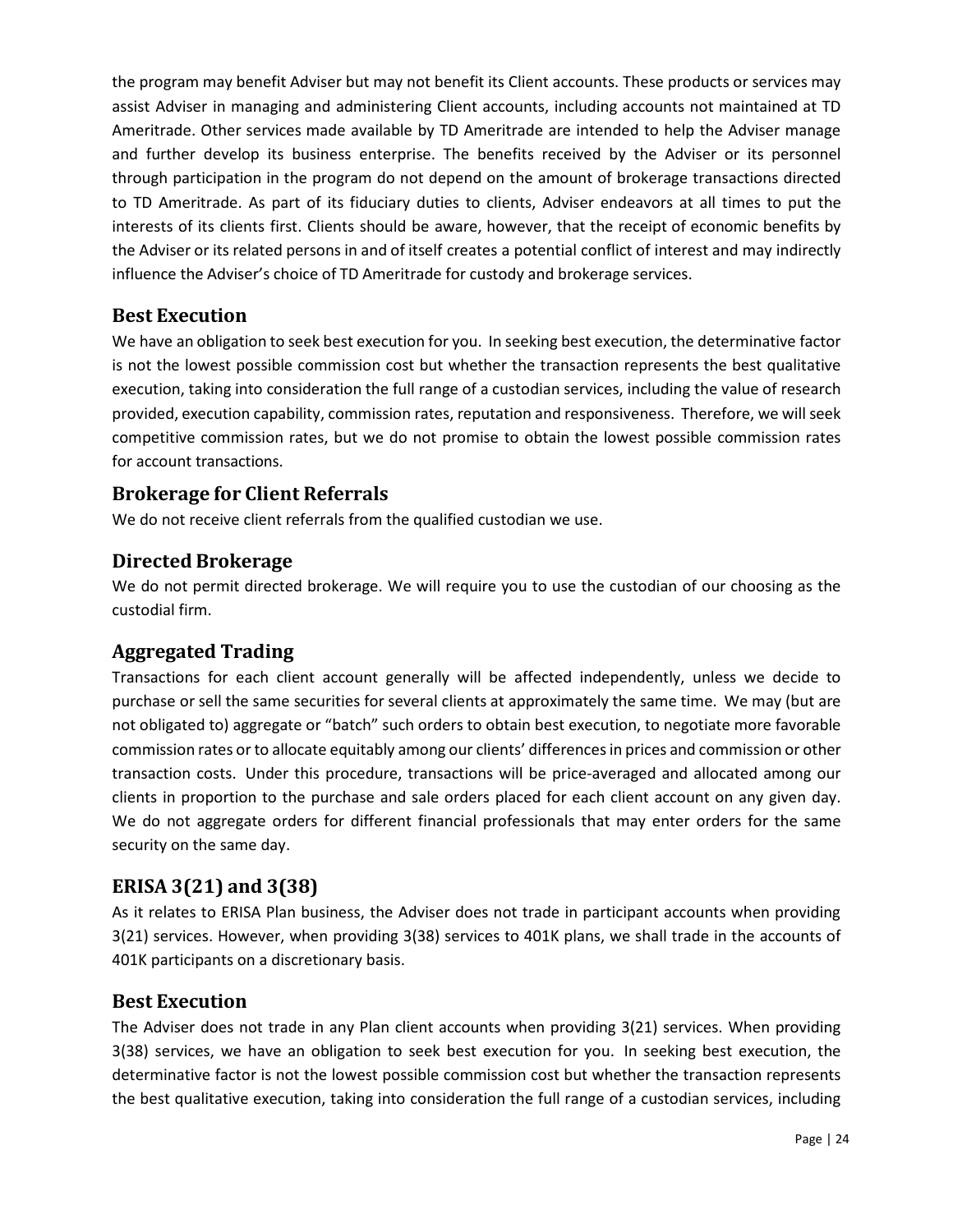the value of research provided, execution capability, commission rates, reputation and responsiveness. Therefore, we will seek competitive commission rates, but we may not obtain the lowest possible commission rates for account transactions.

### **Trading**

The Adviser does not trade in individual Plan participant accounts when providing non-discretionary 3(21) services. When providing 3(38) services to 401Ks, we shall trade in participant accounts.

# <span id="page-24-0"></span>**Item 13 – Review of Accounts**

### **Reviews**

Reviews are conducted at least annually or as agreed to by us. Reviews will be conducted by your investment adviser representative. You may request more frequent reviews and may set thresholds for triggering events that would cause a review to take place. Generally, we will monitor for changes and shifts in the economy, changes to the management and structure of a mutual fund or company in which client assets are invested, and market shifts and corrections.

### **Reports**

We do not provide any additional statements to clients; the only statements clients will receive are those provided by the custodian(s).

# <span id="page-24-1"></span>**Item 14 – Client Referrals and Other Compensation**

As disclosed under the *Fees and Compensation* section in this brochure, persons providing investment advice on behalf of our firm are licensed insurance agents. For information on the conflicts of interest this presents, and how we address these conflicts, refer to the *Fees and Compensation* section.

Clients that recommend us to others they know receive a one-time \$50 donation to a charity of their choice for these referrals. The donation is made if you choose to have an initial meeting with us and is not predicated on whether or not the referral becomes a client. No one is charged additional fees based on this compensation arrangement. Clients that make these referrals have an indirect financial incentive to recommend us to others for advisory services. This creates a conflict of interest; however clients are not obligated to provide referrals and referrals are not required to retain our firm for advisory services. Comparable services and/or lower fees may be available through other firms.

#### **Advertising and Referral Program**

We utilize an advertising and referral program for investment professionals offered through the Ramsey Solutions' SmartVestor program, (hereinafter, "SmartVestor") for client referrals within a specific geographic region. SmartVestor is offered by Dave Ramsey, a media personality. Referred prospects are not required nor obligated in any way to work with the Adviser.

The Firm's financial professionals that choose to participate in SmartVestor, pay a monthly membership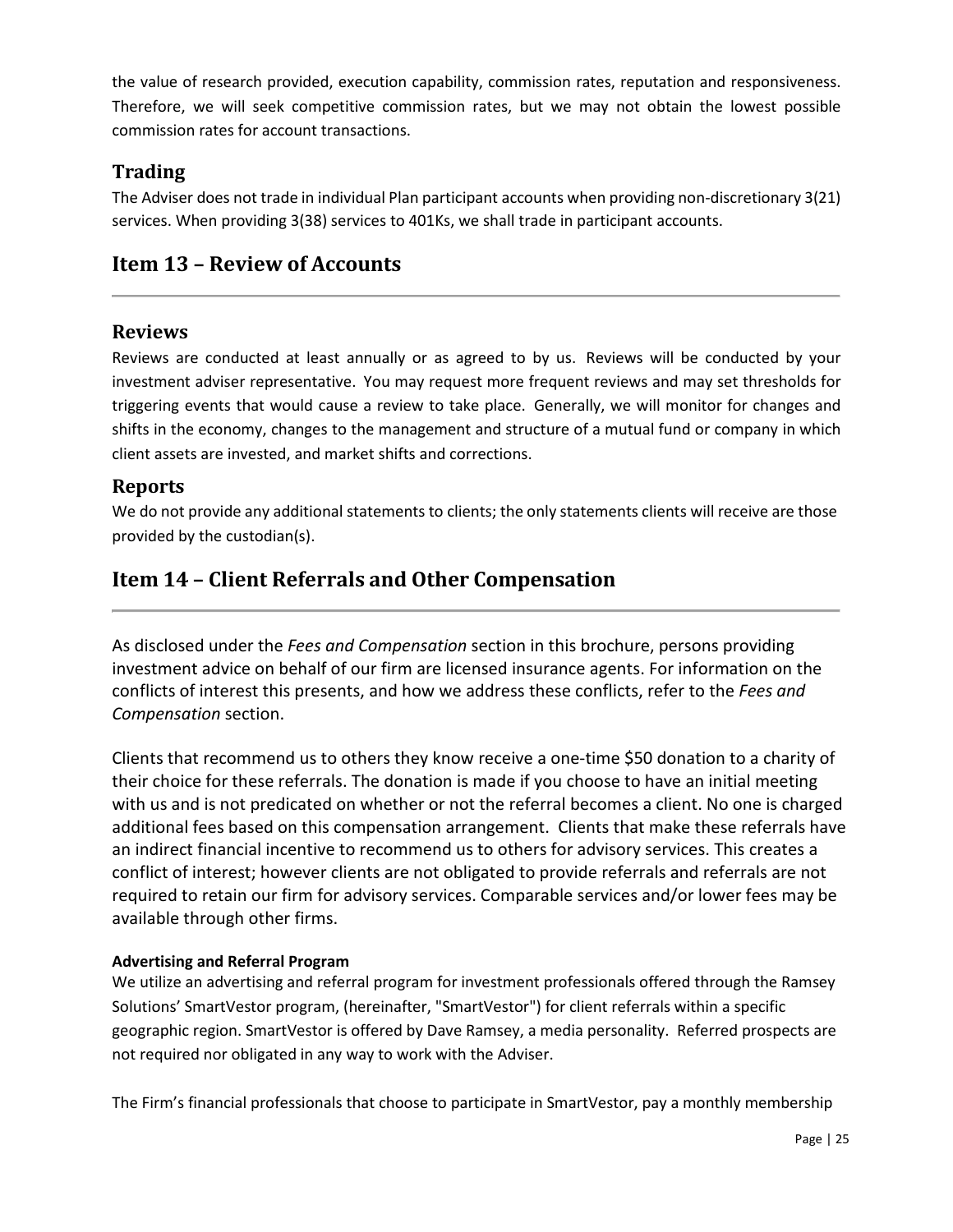and advertising fee for leads made available through the SmartVestor website. The monthly fee is not contingent on a referral becoming a client or on the number of referrals that are received. SmartVestor provides prospective clients with three to five potential investment professionals (Pros) located in the individual's general geographic area. If more than five Pros are located within the specific market assigned to the client's zip code, SmartVestor issues a random selection of five Pros to the prospective client.

Unless the prospective client opts out of having their contact information shared, each SmartVestor Pro will generally contact a referred client within one business day of receiving the contact information. The prospective client determines whether to contact our firm from the investment professionals listed on the website. SmartVestor's role is limited to facilitating an initial introduction between the prospective clients and our firm. The SmartVestor program does not provide prospective clients with an assessment of the merits or shortcomings of any particular investment professional or their investment strategies. SmartVestor is a lead generation service and does not provide investment advice. You will not pay additional fees because of this referral arrangement.

Although this is an advertising and referral program, it is also considered a "solicitor" arrangement by the SEC. For that reason, we will provide all referred prospects with a copy of the applicable disclosure document as required under SEC Rule 206(4)-3(a)(2)(iii)(B) of the Advisers Act, and request that you sign a copy for our records. This disclosure document will provide you with information about our arrangement with SmartVestor.

The selection of an investment adviser is important and should not be based solely on advertising or referrals, including referrals from entities affiliated with well-known personalities. Individuals that are referred to the firm through Dave Ramsey's Ramsey Solutions are free to work with any investment adviser or financial professional of their choosing.

Generally solicitors receive payment if a referral becomes a client but in the case of SmartVestor, the monthly membership and advertising fee are paid regardless of the number of referrals the financial professional receives and it is not based on whether or not the referred prospect becomes a client. You do not pay additional fees because of the financial professional's participation in the SmartVestor program.

# <span id="page-25-0"></span>**Item 15 – Custody**

We do not have physical custody of any accounts or assets. However, we may be deemed to have custody of advisory accounts if we have the ability to deduct your advisory fees from the custodian. We use TD Ameritrade as the custodian for all your accounts. You should receive at least quarterly statements from the custodian that holds and maintains your investment assets. We urge you to carefully review such statements and contact us if there are any discrepancies or you have questions.

TD Ameritrade debits your monthly advisory fees directly from your advisory account. We send information to your custodian to debit your fees and to pay them to us. You authorized the custodian to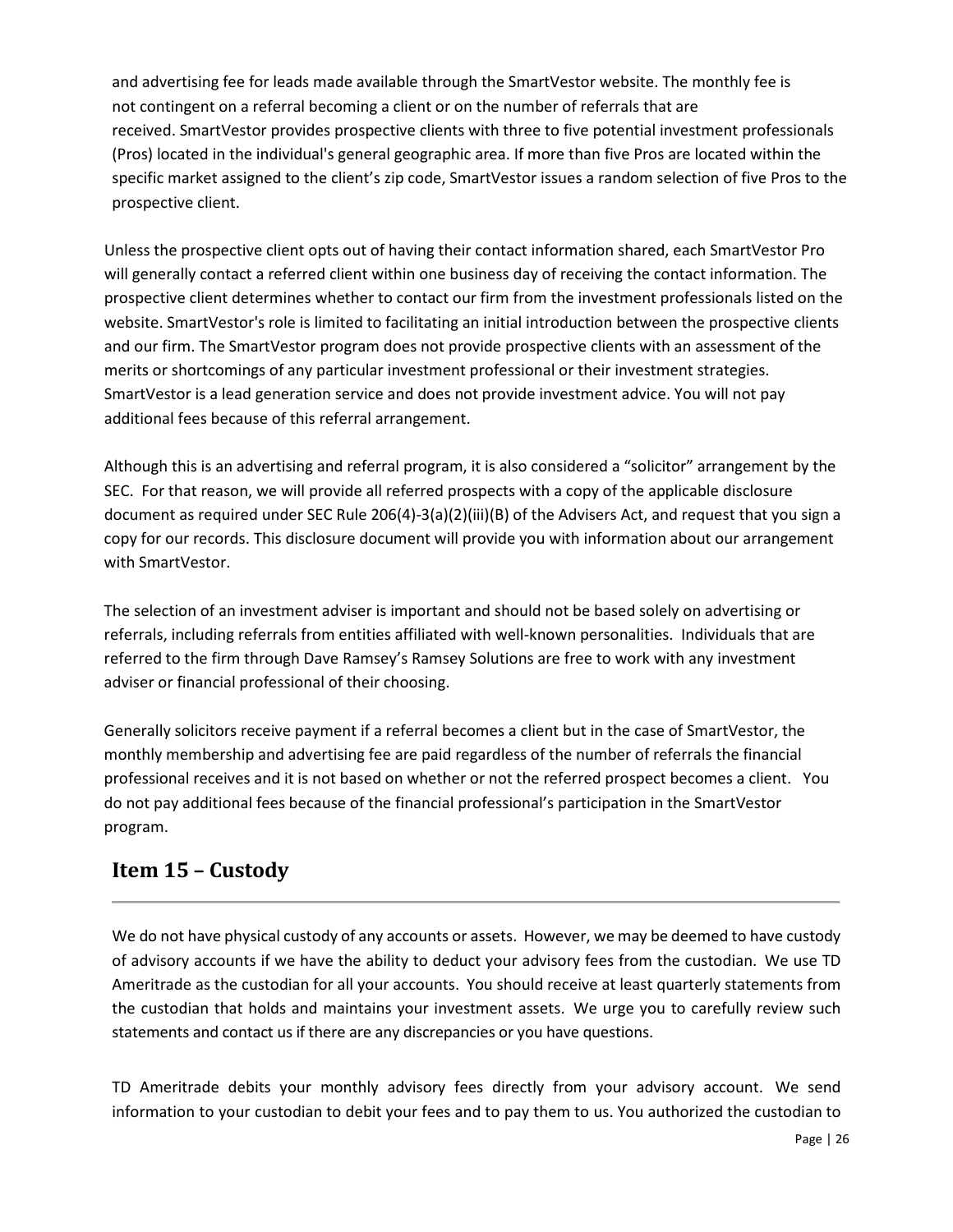pay us directly at the onset of the relationship.

#### **Wire Transfers or Standing Letters of Authorization**

Our firm, or persons associated with our firm, may effect wire transfers from client accounts to one or more third parties designated, in writing, by the client without obtaining written client consent for each separate, individual transaction, as long as the client has provided us with written authorization to do so. Such written authorization is known as a Standing Letter of Authorization or SLOA. An adviser with authority to conduct such third party wire transfers has access to the client's assets as defined under the SEC's custody rule, and therefore has custody of the client's assets in any related accounts.

However, we are not required to obtain a surprise annual audit, as we otherwise would be for these accounts, as long as we meet the following criteria:

- 1. You provide a written, signed instruction to the qualified custodian that includes the third party's name and address or account number at a custodian;
- 2. You authorize us in writing to direct transfers to the third party either on a specified schedule or from time to time;
- 3. Your qualified custodian verifies your authorization (e.g., signature review) and provides a transfer of funds notice to you promptly after each transfer;
- 4. You can terminate or change the instruction;
- 5. We have no authority or ability to designate or change the identity of the third party, the address, or any other information about the third party;
- 6. We maintain records showing that the third party is not a related party to us nor located at the same address as us; and
- 7. Your qualified custodian sends you, in writing, an initial notice confirming the instruction and an annual notice reconfirming the instruction.

<span id="page-26-0"></span>We hereby confirm that we meet the above criteria.

# <span id="page-26-1"></span>**Item 16 – Investment Discretion**

We manage assets on a discretionary basis. Discretionary authority, which will be evidenced via the written, discretionary agreement between the client and the Adviser, will provide us with the authority to determine the following without your consent:

- Securities to be bought or sold for your account
- Amount of securities to be bought or sold for your account

In all cases this discretion is exercised in a manner consistent with your stated investment objectives for your account and in accordance with any restrictions placed on the account.

When active asset management services are provided on a discretionary basis the client will enter into a separate custodial agreement with the custodian. The custodian agreement will include a limited power